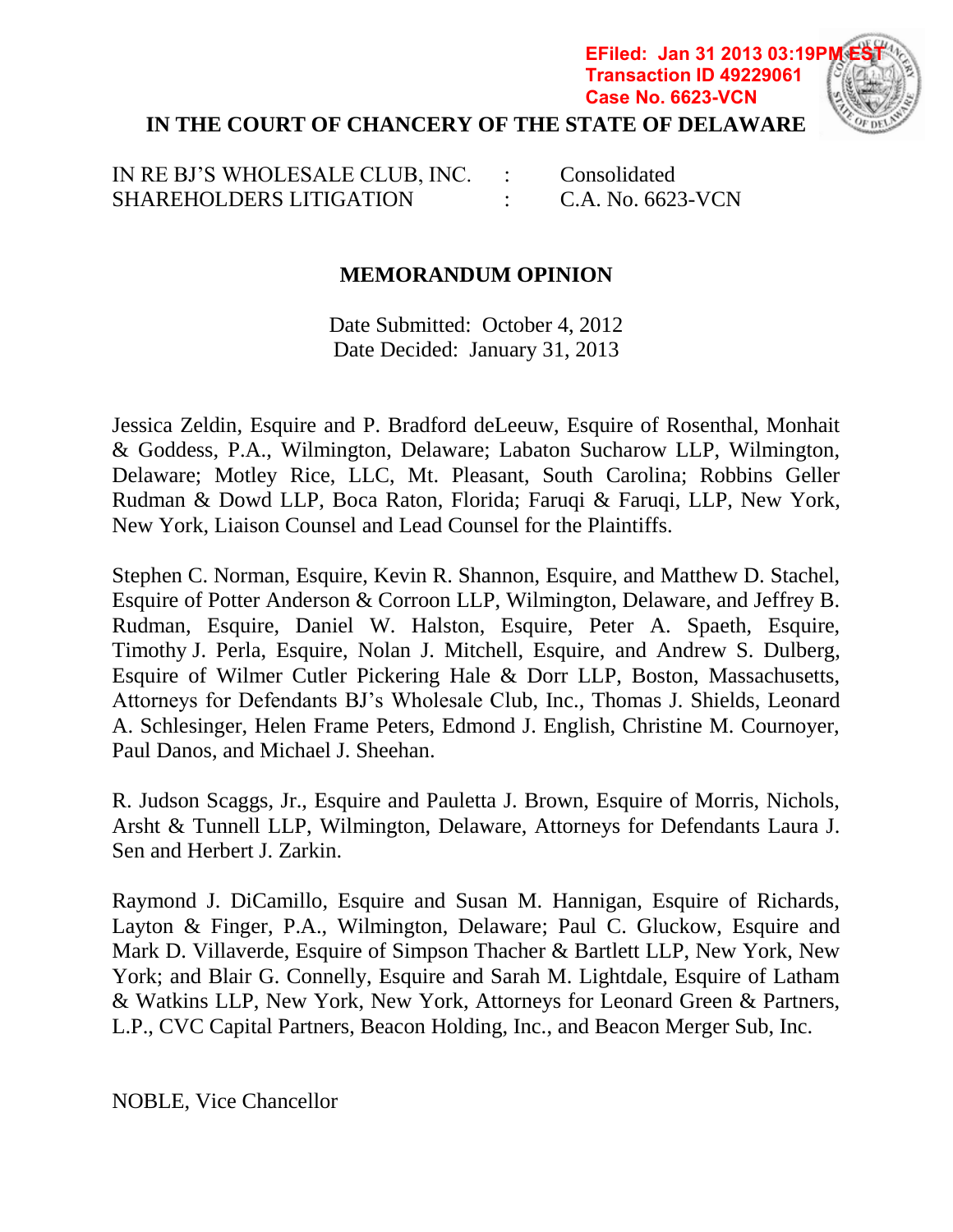Lead Plaintiffs, a collection of individual and institutional former shareholders of Defendant BJ's Wholesale Club, Inc. ("BJ's" or the "Company"), bring a direct shareholder class action against BJ's former board of directors (the "Board" or "Defendant Directors"), for breach of their fiduciary duties in connection with the September 30, 2011 sale of all of BJ's outstanding shares to private equity firms Defendant Leonard Green & Partners, L.P. ("LGP") and Defendant CVC Capital Partners ("CVC") for \$51.25 per share (the "Buyout"). The Plaintiffs also allege that LGP, CVC, and Defendant Beacon Holding, Inc., an affiliate of LGP and CVC ("Beacon Holding"), and Defendant Beacon Merger Sub, a wholly owned subsidiary of Beacon Holding used to effectuate the Buyout (collectively, the "Buyout Group"), aided and abetted the Defendant Directors' breach of their fiduciary duties. Defendants have filed a joint motion to dismiss Plaintiffs' Second Amended Complaint. For the following reasons, their motion is granted.

#### I. BACKGROUND

#### A. The Parties

Lead Plaintiffs in this consolidated class action are Norfolk County Retirement System, Employees' Retirement System of the Government of the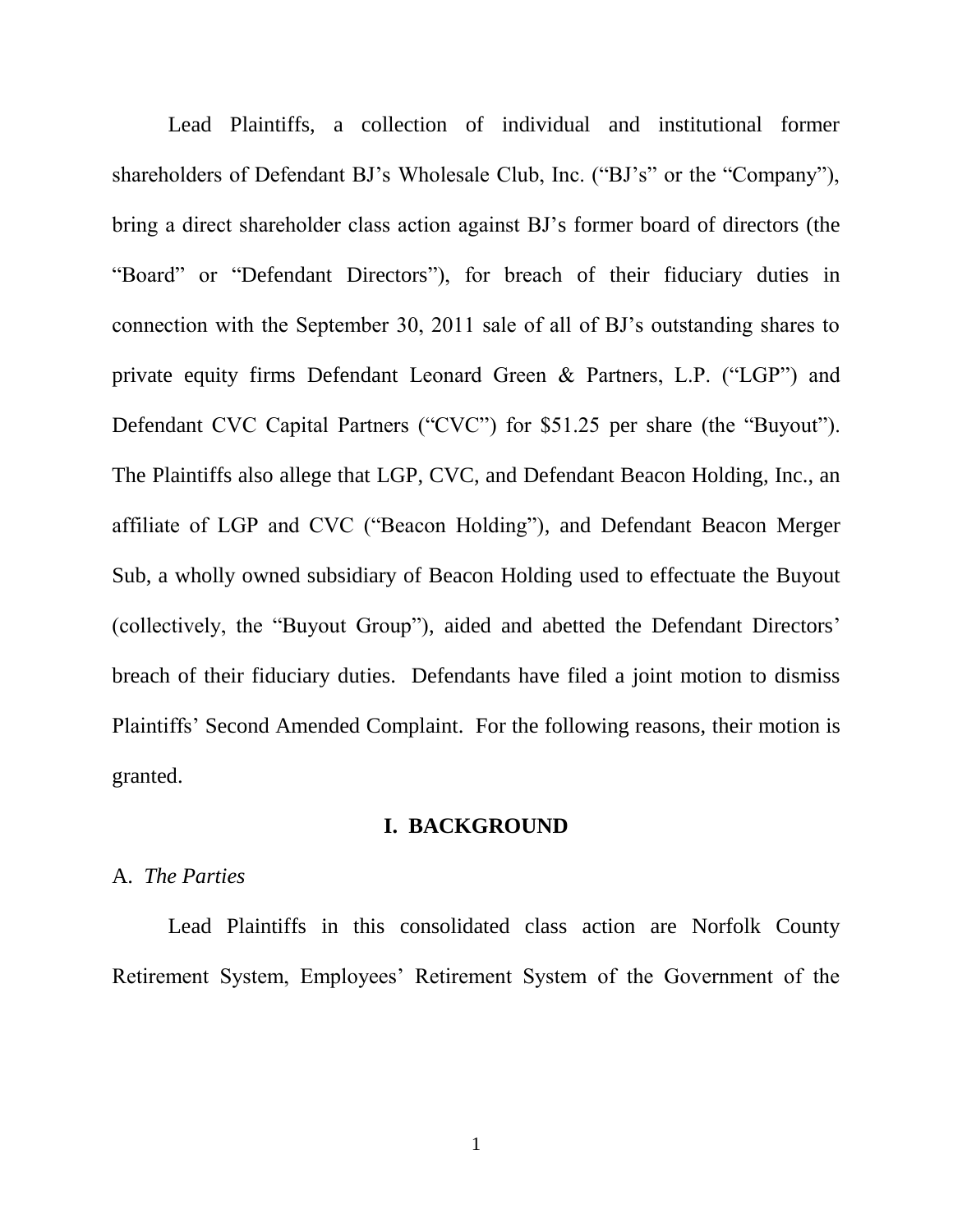Virgin Islands, Freddie Wayne Baumgartner, and Maxine Phillips, all of whom were—at all relevant times—holders of BJ's common stock.<sup>1</sup>

BJ's, formerly a publicly traded Delaware corporation, is a membership based warehouse club that offers, among other items, food, apparel, office equipment, and household products. Its principal competitors are Costco and Sam's Club (a division of Wal-Mart Stores, Inc.).<sup>2</sup> As the third-largest wholesale retailer in the United States, BJ's operates 190 stores in 15 eastern states.<sup>3</sup>

Defendant Laura J. Sen ("Sen") was BJ's President and Chief Executive Officer from February 2009 and served as a director from January 2008.<sup>4</sup> As of May 2010, Defendant Herbert J. Zarkin ("Zarkin") was the non-executive Chairman of the Board and served as a consultant to Sen (the CEO) and senior management of the Company. Previously, he had served as Chairman of the Board for almost 13 years and, for a short period, as President and CEO of the Company.<sup>5</sup> Defendant Thomas J. Shields ("Shields") was a director of the Company from July 1997 until the Buyout. The Plaintiffs cursorily challenge Shield's independence from Zarkin and Sen (both of whom are allegedly interested in the transaction) because of his long-term professional relationship with them, which dates as far

<sup>&</sup>lt;sup>1</sup> Verified Consolidated Second Am. Class Action Compl. (the "Complaint" or "Compl.") [11.

 $^{2}$  *Id.* at ¶ 32.

 $3^3$  *Id.* at  $\P$  12.

 $4$  *Id.* at ¶ 13.

 $<sup>5</sup>$  *Id.* at ¶ 14.</sup>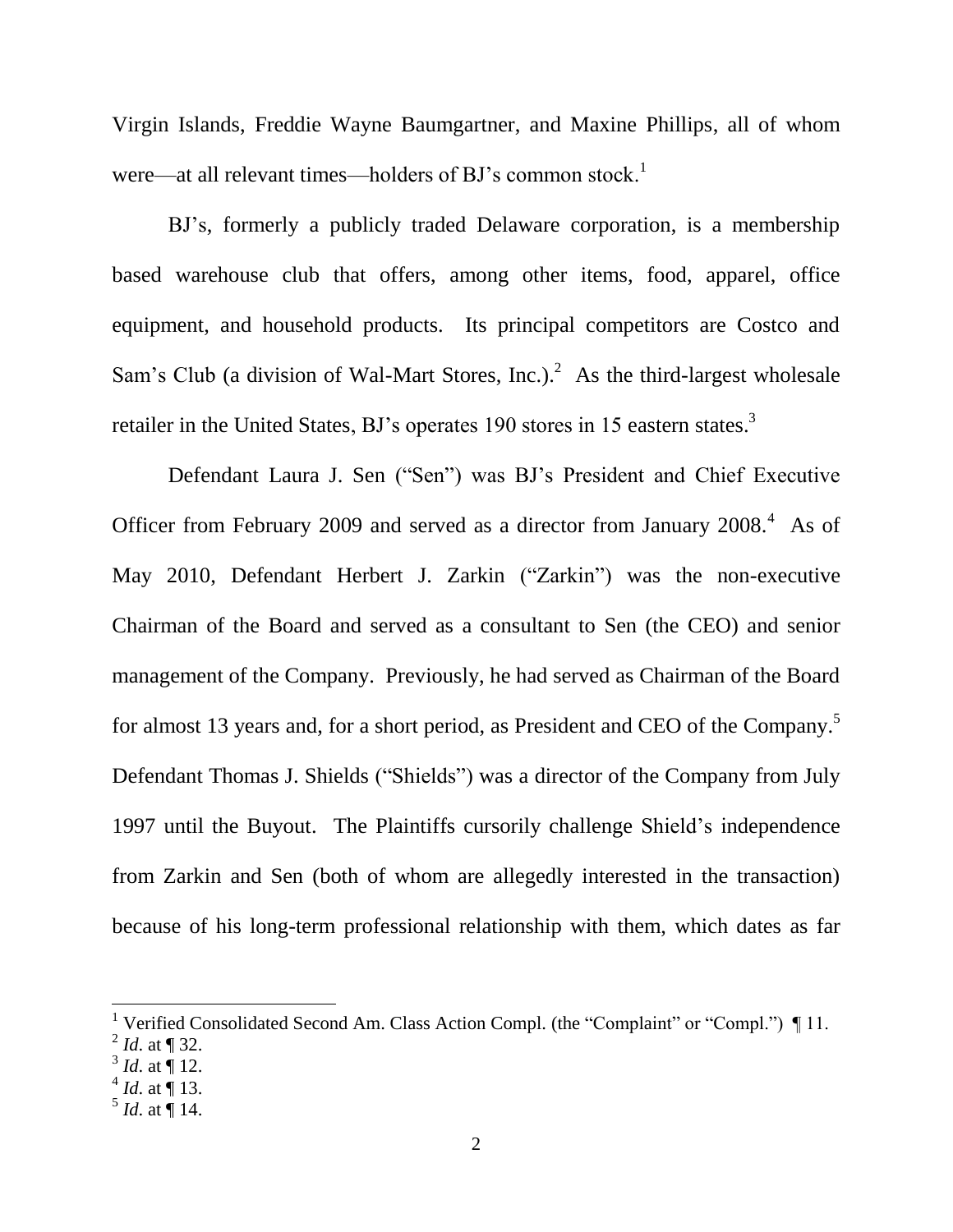back as 1992.<sup>6</sup> Also, the other members of the Board at the time of the Buyout are Defendants. $<sup>7</sup>$ </sup>

LGP is a private-equity investment firm specializing in organizing, structuring, and sponsoring management buyouts of established companies.<sup>8</sup> CVC is one of the largest private equity firms in the world. Beacon Merger Sub, the entity into which BJ's was merged, is a subsidiary of Beacon Holding, which is an affiliate of LGP and CVC.<sup>9</sup>

# B. LGP Expresses Interest in Acquiring BJ's

On July 1, 2010, LGP filed a Schedule 13D with the Securities & Exchange Commission (the "SEC") disclosing its 9.5% beneficial ownership of the Company's common stock and signaling its interest in a private buyout of the Company.<sup>10</sup> On July 7, 2010, the Company engaged Greenhill & Co., Inc. ("Greenhill") as its financial advisor to assist the Company in exploring strategic Before August 24, 2010—when the Board formed a special alternatives. committee charged with evaluating potential strategic alternatives (the "Special

 $^{6}$  *Id.* at  $\P$  68 n.3.

<sup>&</sup>lt;sup>7</sup> Those Defendants are: Christine M. Cournoyer ("Cournoyer"), Paul Danos ("Danos"), Edmond J. English ("English"), Helen Frame Peters ("Peters"), Leonard A. Schlesinger ("Schlesinger"), and Michael J. Sheehan ("Sheehan").

At least as alleged in the Complaint, LGP was the most serious bidder until late in the sales process when it joined forces with CVC. Many of the allegations in the Complaint refer exclusively to LGP and not to the Buyout Group as a whole. In any event, that distinction does not matter here because Plaintiffs have failed to state a claim against any of the Defendants.  $^{9}$  *Id.* at  $\P$  23-26.

<sup>&</sup>lt;sup>10</sup> *Id.* at  $\overline{\P}$  61.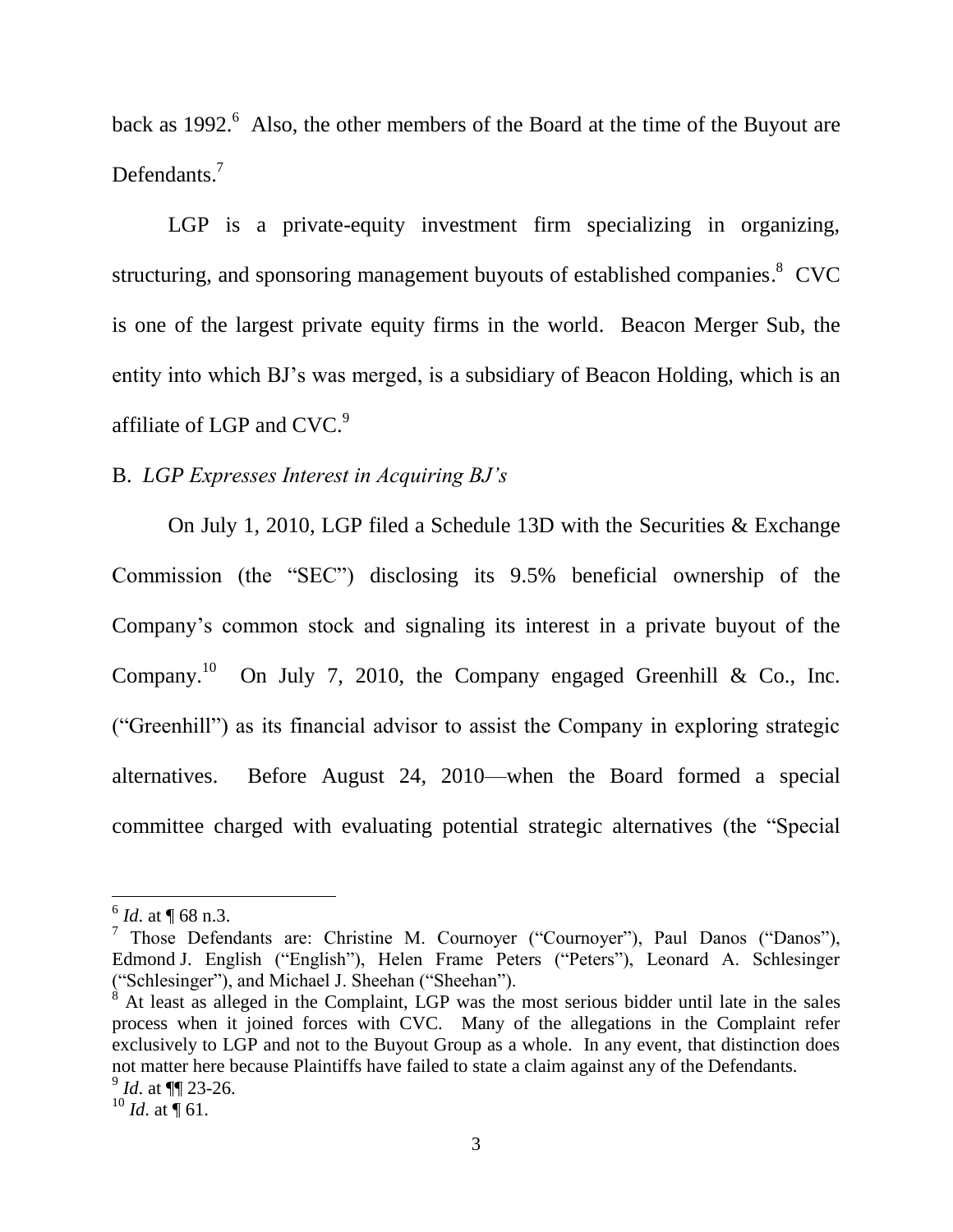Committee")—Zarkin exclusively discussed with LGP the prospect of a going private transaction.<sup>11</sup> As of September 1, however, Zarkin was prohibited from communicating with LGP except under the direction of the Special Committee, which was led by Shields, and included four other directors: Schlesinger, Cournoyer, Peters, and Sheehan.<sup>12</sup>

By early November, Shields, allegedly at Zarkin's request, had abruptly terminated Greenhill's engagement when he decided to hire Morgan Stanley instead.<sup>13</sup> Discussions between LGP and the Special Committee followed in late December and early January  $2011^{14}$  On February 3, the Company issued a press release announcing that the Board, based on the Special Committee's recommendation, had decided to explore strategic alternatives.<sup>15</sup>

# C. Other Expressions of Interest

Shortly thereafter, Party A, a strategic competitor of BJ's, repeatedly expressed interest to Morgan Stanley about a potential acquisition. According to Sen, Morgan Stanley was dismissive about Party A's expression of interest because it had no prior history of acquiring domestic companies. Sen also

 $^{14}$  *Id.* at ¶ 75.

<sup>&</sup>lt;sup>11</sup> *Id.* at  $\P$  66, 68.

<sup>&</sup>lt;sup>12</sup> *Id.* at  $\P$  68, 70.

<sup>&</sup>lt;sup>13</sup> *Id.* at  $\P$  67, 72. The Special Committee hired Morgan Stanley as its financial advisor on November 10, 2010.

 $^{15}$  *Id.* at  $\overline{9}$  76.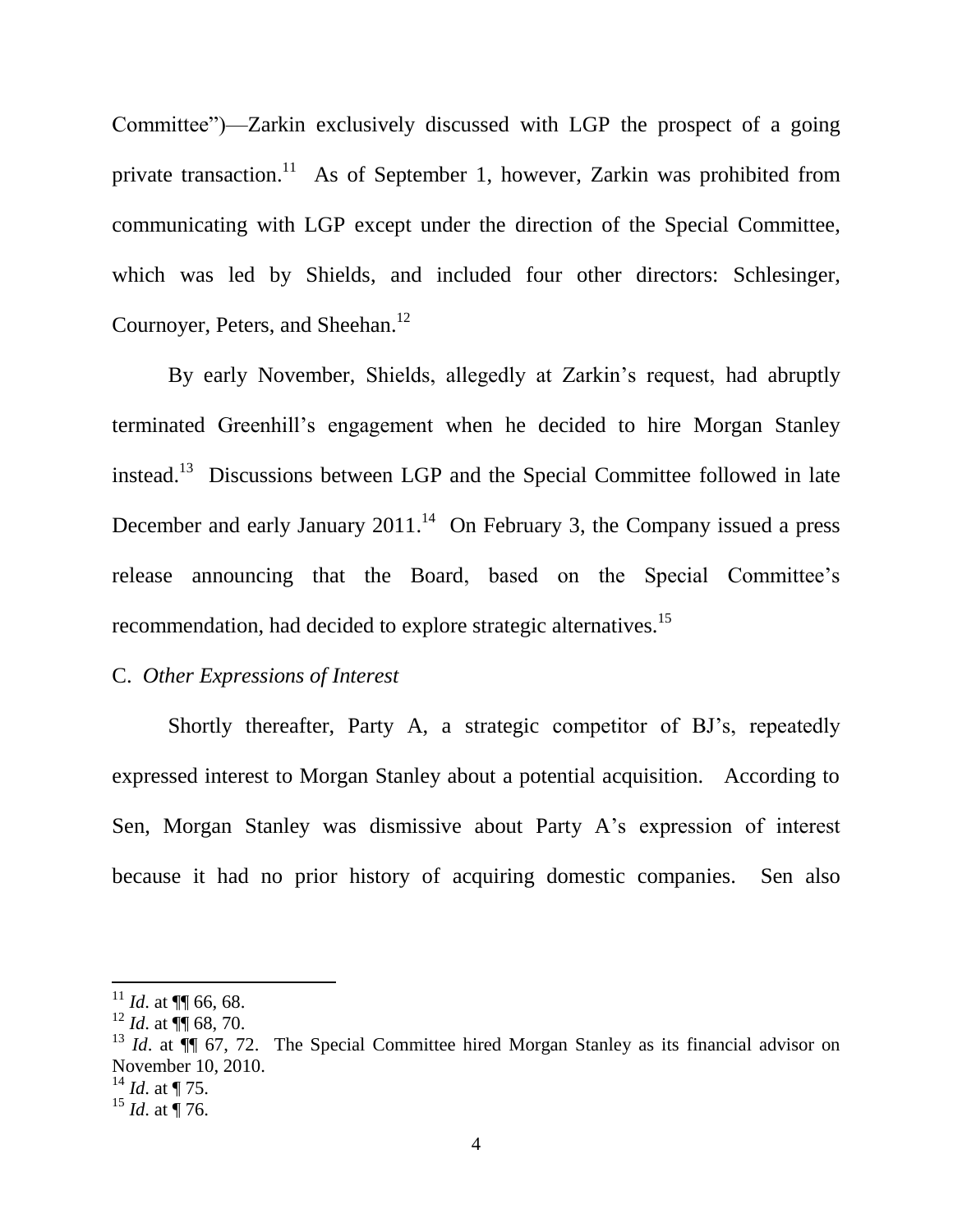characterized Party A's interest as "something to shrug off."<sup>16</sup> Nevertheless, the Board discussed Party A's interest during a March 7, 2011 board meeting. The next day, Morgan Stanley informed Party A that BJ's would not be comfortable sharing material, non-public information with a direct competitor at that stage. In contrast, the Board provided a confidential offering memorandum ("offering memorandum") to twenty-three private equity firms.<sup>17</sup>

In early April, Party A sent a letter to BJ's proposing, subject to certain conditions, to acquire it in an all-cash transaction at a purchase price in the range of \$55 to \$60 per share. Among other things, the letter noted that Party A had retained Gibson Dunn & Crutcher ("Gibson Dunn") as its corporate and regulatory counsel and that Party A had conducted an extensive review of the regulatory risks. The letter requested that BJ's regulatory counsel confer with Gibson Dunn, which occurred on April 15.<sup>18</sup> Also in response to that letter, BJ's held a meeting with representatives from Party A on April 18, 2011, which was attended by Zarkin, Sen, Shields, English, and Schlesinger. On that same day, BJ's later determined that it would not be in the best interests of the Company to pursue the expression of interest by Party  $A^{19}$ . No other negotiations with Party A occurred and the

 $16$  *Id.* at ¶ 78.

 $17$  *Id.* at  $\frac{1}{9}$  79.

 $^{18}$  *Id.* at  $\overline{9}$  80.

 $^{19}$  *Id.* at ¶ 81.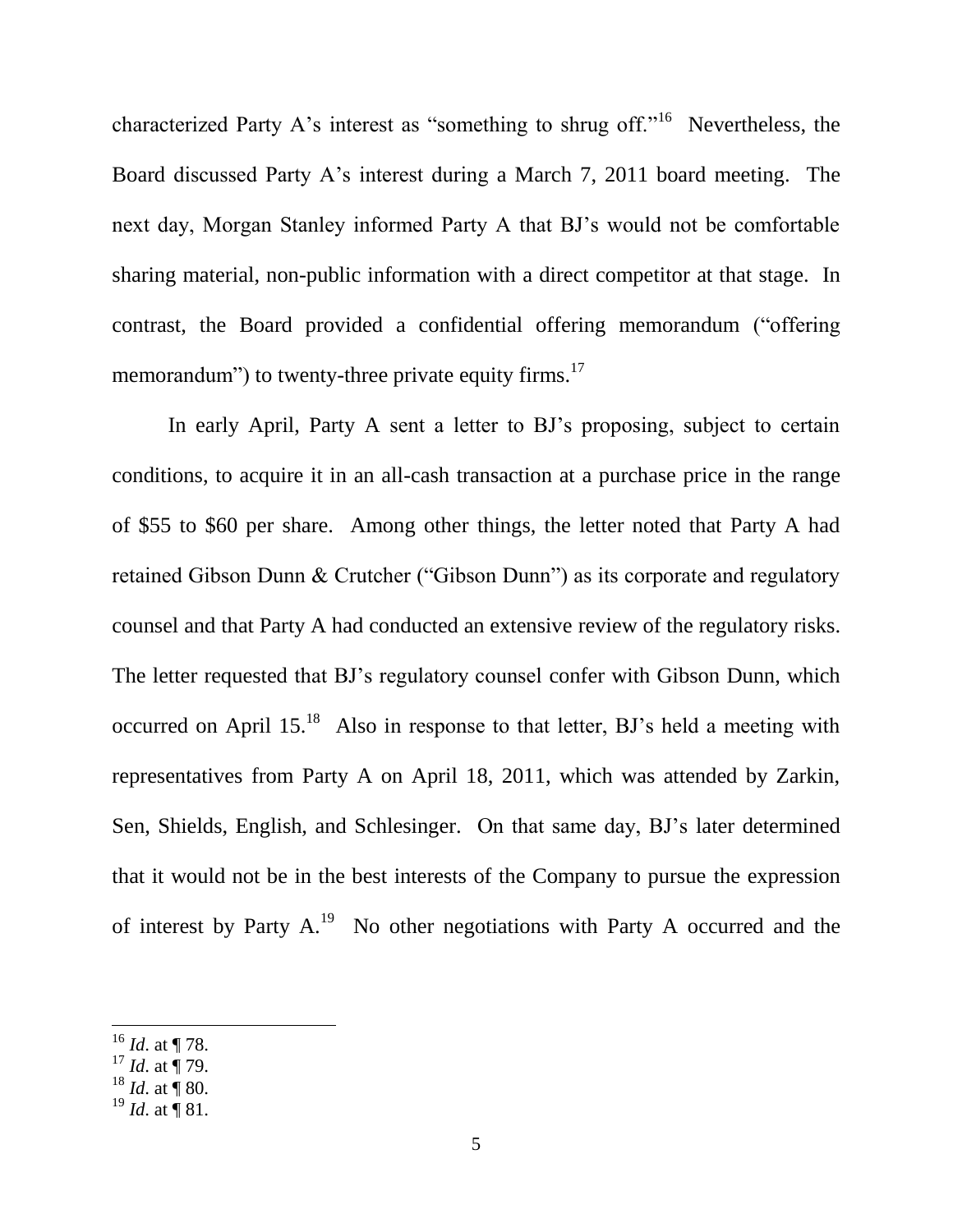Complaint provides no indication that Party A continued to pursue its interest in acquiring the Company.

Party B, a private equity firm, first contacted BJ's in July 2010 after LGP's Schedule 13D filing, and made further overtures to Morgan Stanley in November. Following receipt of the offering memorandum, Party B proposed a hybrid transaction that valued BJ's between \$60 and \$72 per share (the "recapitalization" proposal"). In addition to a one-time \$20 per share dividend, the recapitalization proposal called for BJ's to acquire Party B's warehouse club franchise. The Board rejected this proposal two days after receiving it. Undeterred, Party B then submitted on April 25 an all-cash proposal to buy BJ's at a price range from \$50 to \$53 per share. However, Party B never advanced to the final round of bidding, and none of the other four private equity firms which had expressed some interest ultimately submitted a bid. $^{20}$ 

# D. LGP & CVC Complete the Buyout

On May 8, LGP was allowed to submit a joint acquisition proposal with CVC even though the Board had previously prohibited proposed partnerships between Bain and Ares and between LGP and Party B. On June 16, Morgan Stanley received a final joint proposal from the Buyout Group to acquire the

 $^{20}$  *Id.* at **II** 83-86.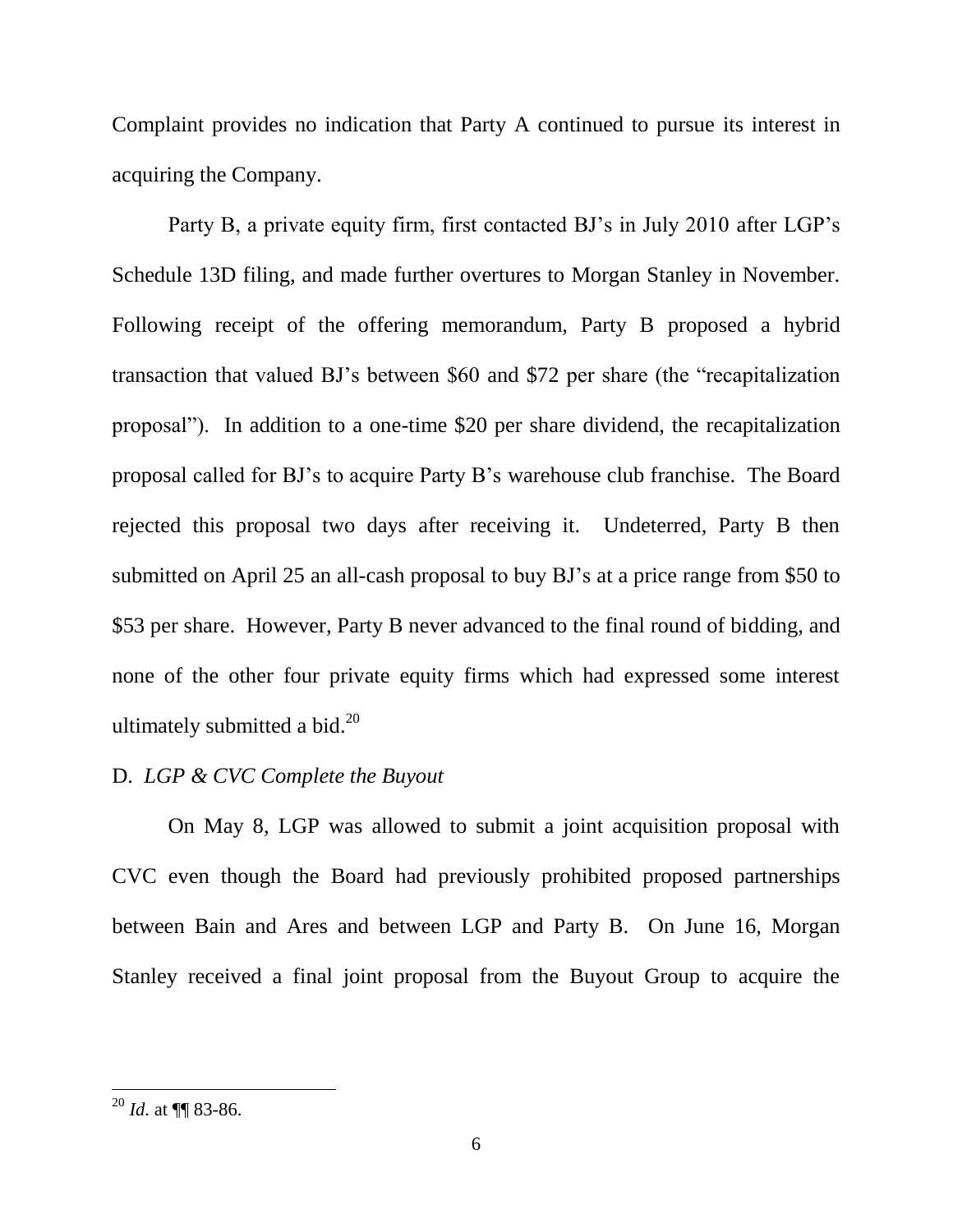Company for \$50 per share in an all-cash transaction.<sup>21</sup> At a meeting on June 20, the Special Committee rejected that offer as insufficient and countered with a \$55 per share offer. In response, the Buyout Group increased its offer to \$50.75 on June 23. The next day the Special Committee countered at \$52.50 and the Buyout Group immediately responded with its "best and final" offer of \$51.25, which the Board ultimately accepted.<sup>22</sup> In accepting the Buyout Group's offer, the Board relied upon Morgan Stanley's fairness opinion (the "fairness opinion").<sup>23</sup>

On June 28, 2011, BJ's publicly announced that it had agreed to be acquired by the Buyout Group in an all-cash, going private transaction valued at \$2.8 billion or \$51.25 per share (the "Merger Agreement").<sup>24</sup> That price represented a 6.6% premium to the \$48.08 closing price of BJ's common stock on June 28, 2011, the day before BJ's publicly announced the Buyout, and a 38% premium to the closing price of BJ's common stock on June 30, 2010, the day before LGP announced its 9.5% ownership stake.<sup>25</sup> The Merger Agreement included various deal protection

<sup>23</sup> *Id.* at  $\overline{9}$  89.

<sup>&</sup>lt;sup>21</sup> *Id.* at ¶ 87.

 $^{22}$  *Id.* at  $\P$  88, 90.

<sup>&</sup>lt;sup>24</sup> *Id.* at  $\dot{$ } 95.

<sup>&</sup>lt;sup>25</sup> *Id.* at  $\P$  95, 131. Plaintiffs attempt to discount this substantial premium by arguing that most, if not all, of this increase can be explained by changes in the market, and not the typical run-up based on merger rumors. Specifically, they argue that, as of June 20, 2011, BJ's cumulative returns since June 30, 2010 were 23.14% while the S&P 500's returns for the same period were 24.03%. Id. at ¶ 132. This argument has no merit. Just because the S&P 500 closely tracked the returns of BJ's, a company that had been considering strategic alternatives since at least early 2011, does not necessarily mean that BJ's returns were attributable to or caused by the overall market returns. What causes a stock price to go up (or down) is an imprecise science, one that is not reliably explained by reference to a standard market measure.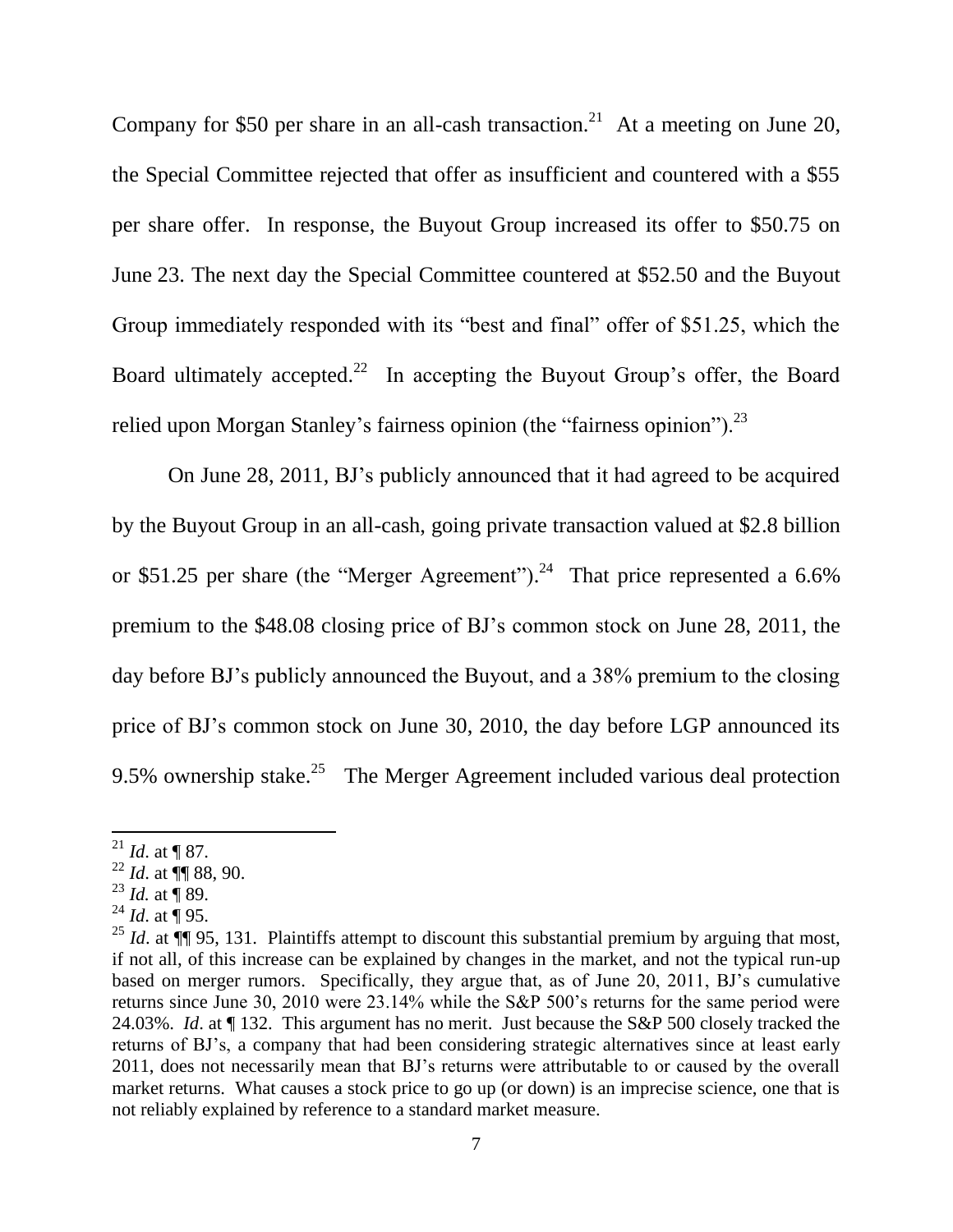devices on behalf of the Buyout Group, including a no-shop provision that prevented the Company from soliciting a better offer, information rights, bid matching rights, a termination fee of \$80 million, and a force-the-vote provision, by which BJ's was required to hold a shareholder vote on the Buyout even if it received a bona fide superior proposal.<sup>26</sup>

The first of the actions challenging the Buyout was filed on June 29, 2011, the day after it was announced.

The Board filed a proxy statement with the SEC on August 4, 2011. After the Plaintiffs' moved for a preliminary injunction on August 24, the proxy statement was supplemented on August 29, 2011 with additional information, including the expressions of interest by Party A and Party B and the proposals that the Buyout Group made to management on June 27,  $2011.^{27}$ A second supplementary proxy was filed on August 31, 2011.<sup>28</sup> As a result of these disclosures, the Plaintiffs withdrew their motion for a preliminary injunction, and the transaction was consummated on September 30, 2011.<sup>29</sup>

<sup>&</sup>lt;sup>26</sup> *Id.* at  $\P\P$  135-38. Defendants argue that the Merger Agreement did not contain a "force the vote" provision because, while Section 6.5(b) required BJ's to proceed with a stockholder meeting even if the Board changed its recommendation, the Company had the unilateral right to terminate the agreement under Section 8.1(f). Defs.' Br. in Supp. of their Joint Mot. to Dismiss Pls.' Verified Consolidated Second Am. Class Action Compl. ("Defs.' Br.") 31 n. 24. The Court need not address this argument because the deal protection devices, even with a force the vote provision, are not unreasonably preclusive.<br> $27 \text{ Compl. } \P 145.$ 

<sup>&</sup>lt;sup>28</sup> *Id.* at  $\P$  147.

<sup>&</sup>lt;sup>29</sup> *Id.* at  $\stackrel{\text{ii}}{=}$  148.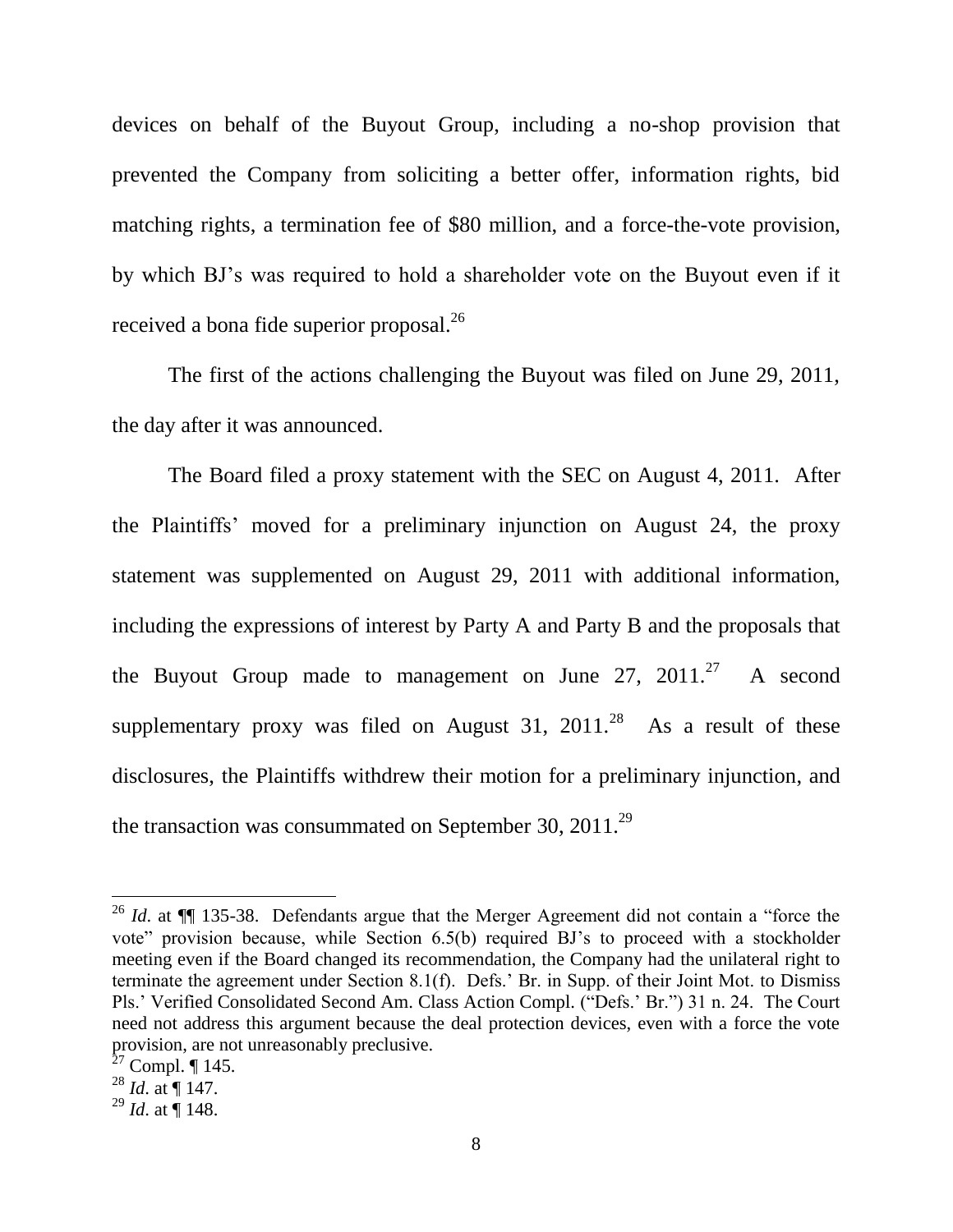# E. Shareholder Class Allegations

In Count I of their Complaint, the Plaintiffs allege that the Defendant Directors breached, in bad faith, their fiduciary duties of loyalty and care by agreeing to a buyout that did not provide the best available value to BJ's former shareholders (the "Bad Faith Claim").<sup>30</sup> In support of this contention, the Plaintiffs allege that the Defendant Directors (1) were improperly motivated to support the Buyout Group; (2) intentionally shunned Party A and Party B to secure a deal with the Buyout Group; (3) knowingly ignored an inaccurate valuation analysis in the fairness opinion to create an illusion that the Company was less valuable; (4) filed a misleading and deficient proxy statement; and (5) agreed to unreasonably preclusive deal protection measures.

First, they allege that Sen and Zarkin were motivated by financial incentives and future employment to support a deal with LGP. Sen, for instance, was to receive \$9 million in payments or benefits upon a change of control, and allegedly was promised, as early as January 2011, that she could remain in her current post following the Buyout.<sup>31</sup> As for Zarkin, he apparently sent an email to Shields the day before the Company accepted the Buyout Group's offer noting that LGP still had open questions about management's package and complaining that LGP had

 $\frac{30}{10}$  *Id.* at  $\P\P$  150-52.

 $31$  *Id.* at  $\frac{1}{9}$  103.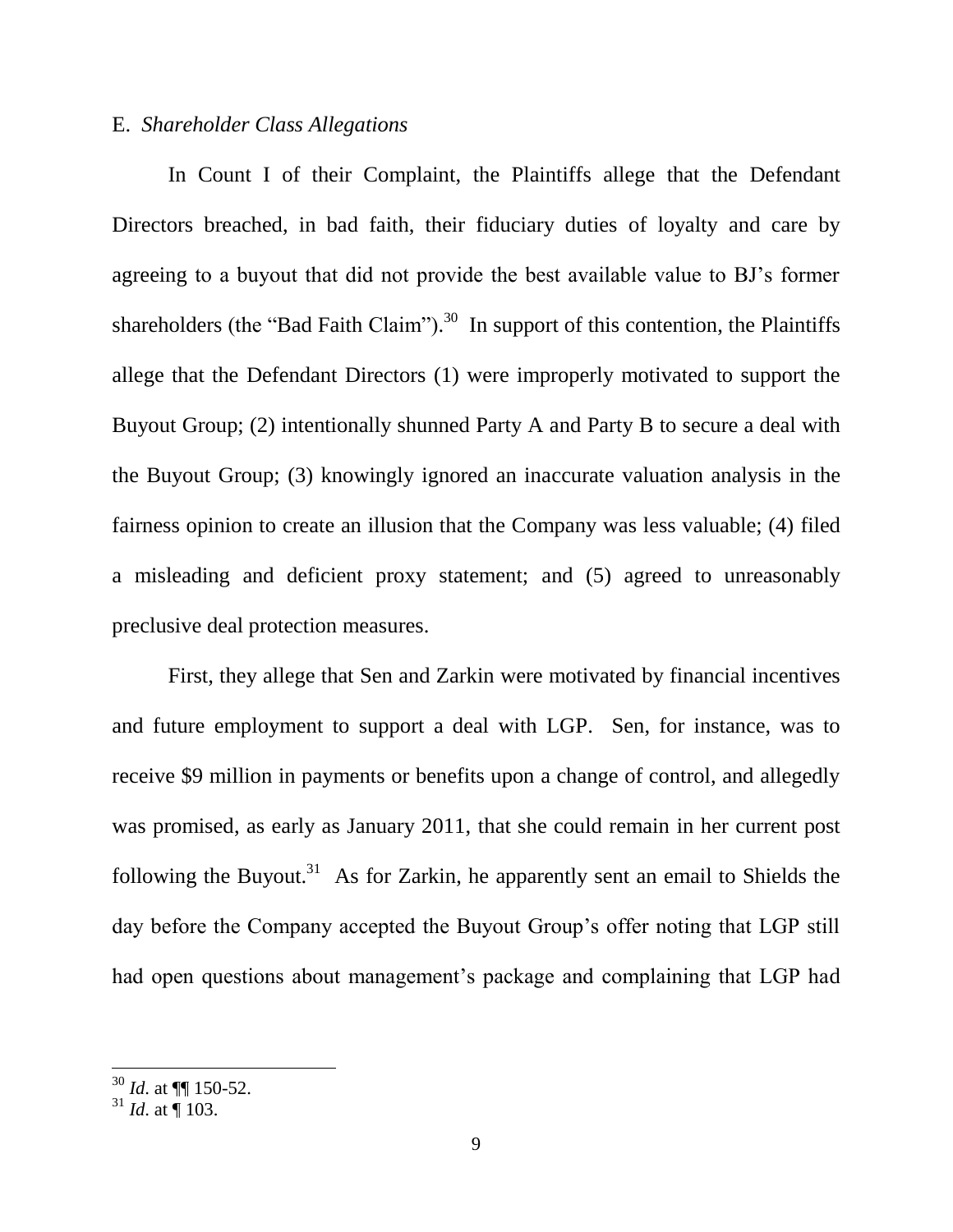only offered management five percent equity.<sup>32</sup> With the exception of the two officer-directors (Sen and Zarkin), however, the Complaint does not allege that any of the other directors were interested in the transaction.

Second, the Plaintiffs allege that the Board, led by Sen and Zarkin, shunned Party A (in favor of a deal with LGP) despite its superior offer of \$55 to \$60 per share. As objective evidence of bad faith, the Plaintiffs point to the fact that the Board (1) did not share non-public information with Party A, as it did with the private equity suitors, and (2) dismissed Party A's proposal in a mere ten days, demonstrating that BJ's could have done more to resolve the regulatory obstacles to that offer.<sup>33</sup> The Plaintiffs similarly allege that the Board spurned Party B and its recapitalization proposal valued at more than \$60 per share.<sup>34</sup>

Third, the Plaintiffs allege that the Board justified its acceptance of an inferior offer by (1) knowingly relying upon improper assumptions and valuation metrics employed by Morgan Stanley in its fairness opinion<sup>35</sup> and (2) intentionally and improperly lowering the Company's own financial projections.<sup>36</sup> As to the fairness opinion, the Complaint disagrees with various assumptions utilized by Morgan Stanley. The Plaintiffs argue that these "errors" were so blatant that the Board knew that the fairness opinion was inaccurate and misrepresented the true

 $32$  *Id.* at ¶ 93.

 $33$  *Id.* at  $\stackrel{.}{\P}108$ .

 $34$  *Id.* at  $\overline{9}$  87.

 $35$  *Id.* at  $\overline{9}$  109.

 $36$  *Id.* at 116.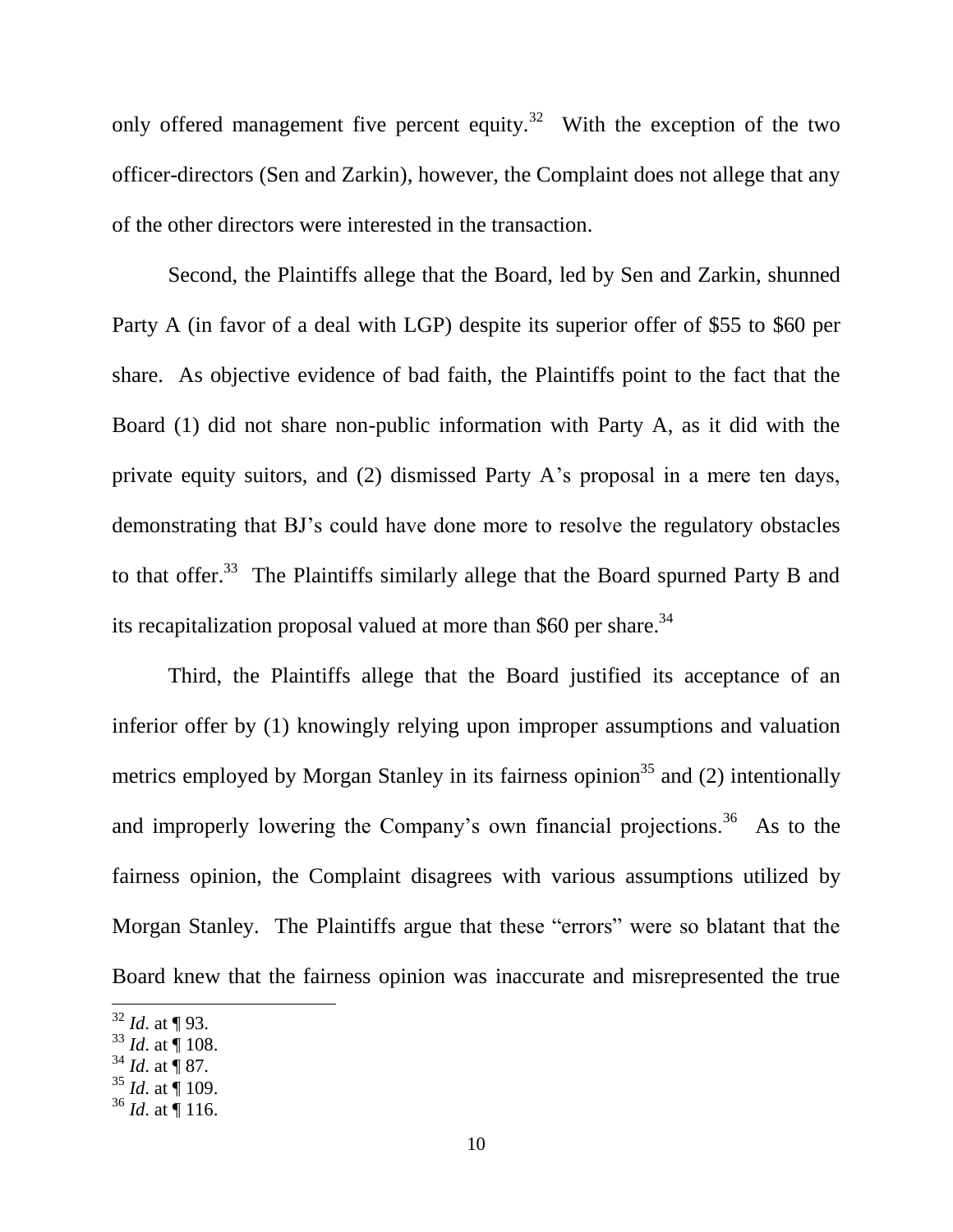value of the Company. For instance, the Plaintiffs argue that the terminal growth rate of 2.8% used in the discounted cash flow analysis undervalued the Company and that Morgan Stanley should have used 4.0% as the growth rate because that was the projected long-term growth rate in the United States.<sup>37</sup> The Complaint also disagrees with Morgan Stanley's comparisons in its public company analysis. Instead of comparing BJ's to only other membership warehouse clubs—such as Sam's Club and Costco—the Plaintiffs claim that it improperly compared BJ's to two supermarkets, which do not receive membership fees. The improper inclusion caused the group average multiple to be lower, resulting in a lower valuation of the Company. $38$ 

As to the Company's own financial projections, the Plaintiffs allege that Sen modified its five-year plan projections immediately after LGP's initial expression of interest in order to paint a less "rosy" picture of the Company's future outlook.<sup>39</sup> Sen allegedly manipulated the numbers to facilitate a deal with LGP. The Plaintiffs also point to the fact that cash flow projections used by Morgan Stanley were significantly lower than those utilized in a May 2011 presentation by BJ's management.<sup>40</sup> They also allege that the Board knew that the fairness opinion did

 $37$  *Id.* at  $\P$  113. Plaintiffs also argue that the 2.8% terminal growth rate is "nonsensical" considering that Morgan Stanley assumed BJ's would grow its free cash flows by 20% in 2015, 17% in 2016, and then drop to 2.8% in 2017, and thereafter. *Id.* at  $\P$  114.

 $38$  *Id.* at  $\P\P$  118-19.

 $39$  *Id.* at  $\overline{99}$  62-65.

 $^{40}$  *Id.* at  $\overline{9}$  116.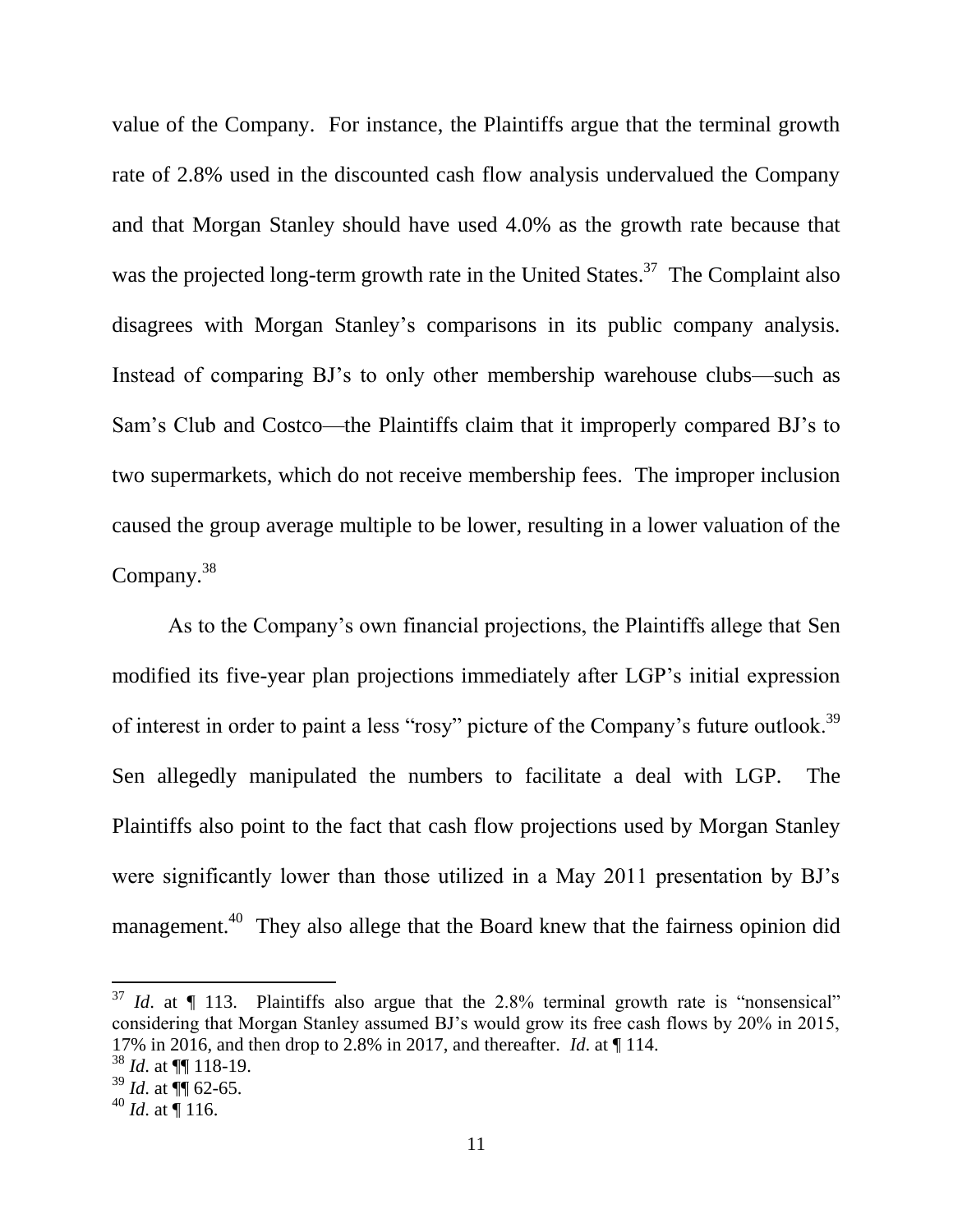not include the efficiencies related to the information technology system, and therefore, did not properly value the Company.<sup>41</sup>

In further support of the Plaintiffs' allegations that BJ's shareholders should have received a higher price and that the Board knew that the Company was worth more than \$51.25 per share, they cite various analyst reports and commentary suggesting that BJ's fair value was at least \$55 per share and as high as \$60 per share. $42$ 

Fourth, the Plaintiffs contend that the Board, although it eventually acquiesced in disclosing all of the Plaintiffs' requested disclosures, exhibited bad faith by issuing initially a misleading and inaccurate proxy statement.<sup>43</sup> Finally, the Plaintiffs allege that the deal protection devices, when considered collectively, unreasonably limited the Board's ability to pursue alternative superior transactions.<sup>44</sup>

In Count II of their Complaint, the Plaintiffs claim that the Buyout Group knowingly participated in, and thereby aided and abetted, the Defendant Directors' breach of their fiduciary duties (the "Aiding and Abetting Claim").<sup>45</sup> Specifically, the Plaintiffs assert that the Buyout Group rendered "substantial assistance to the

<sup>&</sup>lt;sup>41</sup> *Id.* at  $\P$  117.

 $42$  *Id.* at  $\P$  121-30.

 $^{43}$  *Id.* at  $\P\P$  143-44.

 $^{44}$  *Id.* at  $\P$  135-42.

 $^{45}$  *Id.* at  $\overline{99}$  155-60.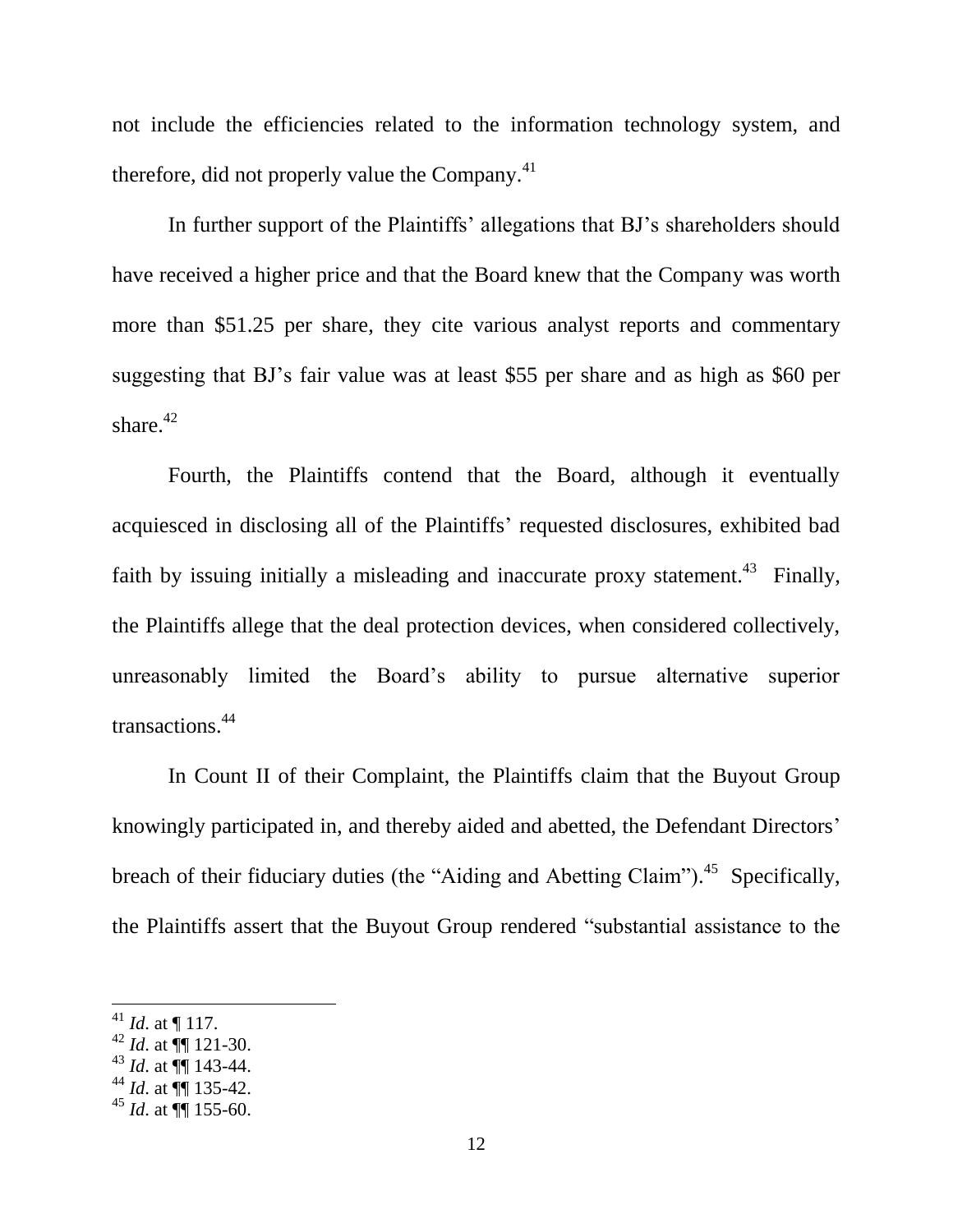Defendant Directors in their breaches of their fiduciary duties to BJ's former shareholders."<sup>46</sup>

### **II. ANALYSIS**

# A. Applicable Standard

Before the Court is Defendants' motion to dismiss the Complaint. "Pursuant" to [Court of Chancery] Rule  $12(b)(6)$ , this Court may grant a motion to dismiss for failure to state a claim if a complaint does not assert sufficient facts that, if proven, would entitle the plaintiff to relief." " $[T]$  he governing pleading standard in Delaware to survive a motion to dismiss is reasonable conceivability."<sup>48</sup>

When considering a defendant's motion to dismiss, a trial court should accept all well-pleaded factual allegations in the Complaint as true, accept even vague allegations in the Complaint as 'well-pleaded' if they provide the defendant notice of the claim, draw all reasonable inferences in favor of the plaintiff, and deny the motion unless the plaintiff could not recover under any reasonably conceivable set of circumstances susceptible of proof.<sup>49</sup>

While the Plaintiffs have repeatedly emphasized (in their briefs and at oral argument) that this standard is a minimal one, the Court will not credit conclusory allegations or draw unreasonable inferences in favor of the Plaintiffs.<sup>50</sup> If the complaint states facts that could explain otherwise inexplicable bad faith conduct,

 $46$  *Id.* at 159.

<sup>&</sup>lt;sup>47</sup> In re Alloy, Inc. S'holder Litig., 2011 WL 4863716, at  $*6$  (Del. Ch. Oct. 13, 2011).

<sup>&</sup>lt;sup>48</sup> Cent. Mortg. Co. v. Morgan Stanley Mortg. Capital Hldgs. LLC, 27 A.3d 531, 537 (Del.  $2011$ ).

 $^{49}$  *Id.* at 536 (citation omitted).

<sup>&</sup>lt;sup>50</sup> In re Alloy, Inc., 2011 WL 4863716, at \*6 (quoting *Price v. E.I. DuPont de Nemours & Co.*, Inc., 26 A.3d 162, 166 (Del. 2011)).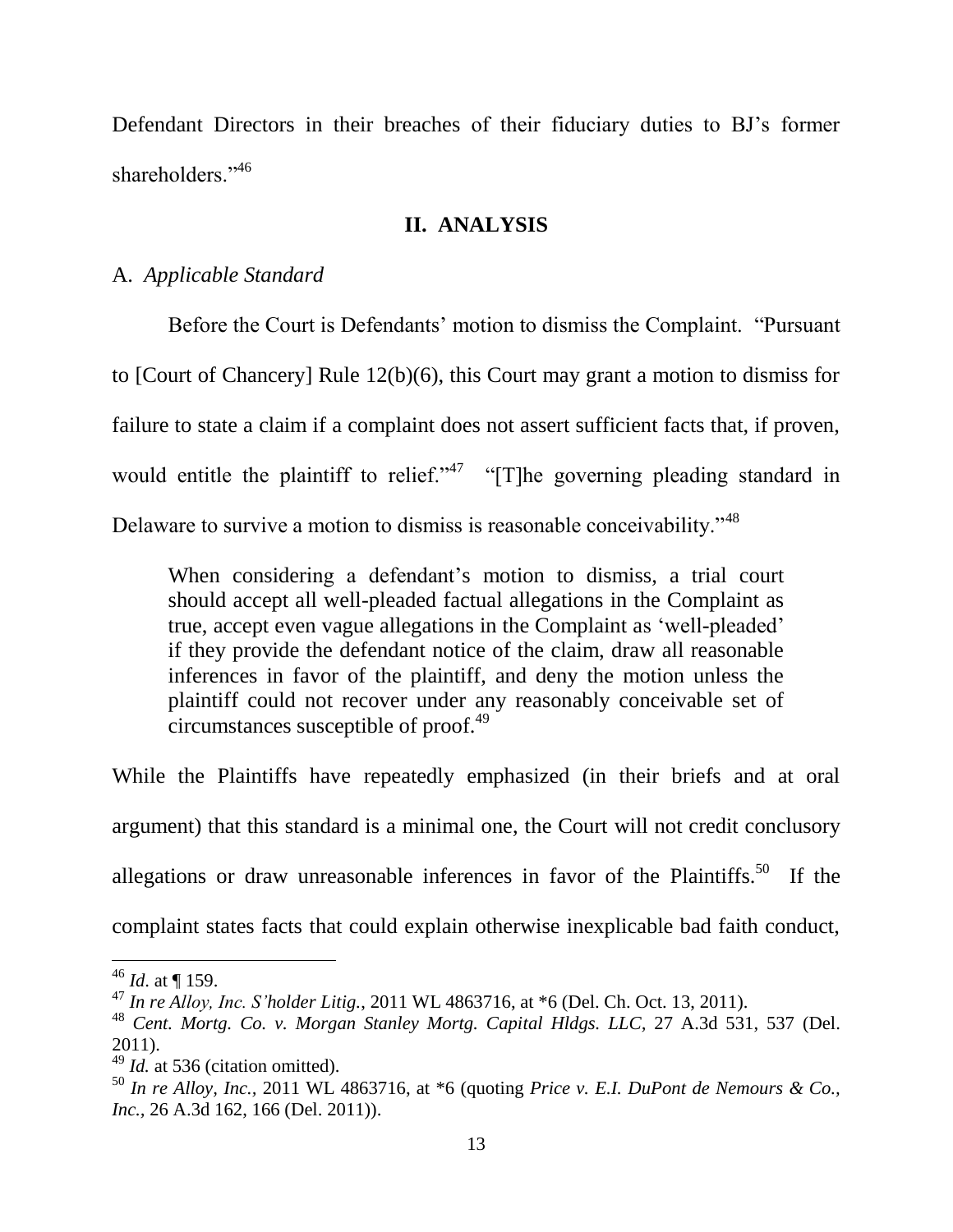the Court will not ignore those reasonable explanations.<sup>51</sup> However, a motion to dismiss will be denied "as long as there is a reasonable possibility that a plaintiff could recover."<sup>52</sup>

### **B.** The Bad Faith Claim

A fundamental principle of Delaware law is that directors of a corporation manage and direct the business and affairs of the company.<sup>53</sup> "In exercising these powers, directors are charged with an unyielding fiduciary duty to protect the interests of the corporation and to act in the best interests of its shareholders."<sup>54</sup> When directors decide to engage in a change of control transaction, their fiduciary duties of loyalty and care require that they seek to maximize the sale price of the enterprise.<sup>55</sup>

Where, as here, a corporation's certificate of incorporation contains an exculpatory provision authorized by 8 Del. C.  $\frac{8}{9}$  102(b)(7), which immunizes directors from damages arising from a breach of the duty of care, plaintiffs must "plead sufficient facts to show that a majority of the Board of Directors breached

 $^{51}$  *Id.*, 2011 WL 4863716, at \*7.

<sup>&</sup>lt;sup>52</sup> Hamilton P'rs, L.P. v. Highland Capital Mgmt., L.P., 2012 WL 2053329, at  $*2$  (Del. Ch. May 25, 2012); see In re Alloy, Inc., 2011 WL 4863716, at \*6 (citing Cent. Mortg. Co., 27 A.3d at 537 n. 13) ("Delaware's reasonable 'conceivability' standard asks whether there is a 'possibility' of recovery.").<br> $53$  8 Del. C. § 141(a).

 $54$  Cede & Co. v. Technicolor, Inc., 634 A.2d 345, 360 (Del. 1993).

<sup>&</sup>lt;sup>55</sup> See Malpiede v. Townson, 780 A.2d 1075, 1083 (Del. 2001) (citing Revlon, Inc. v. MacAndrews & Forbes Hldgs., Inc., 506 A.2d 173, 182-83 (Del. 1986)).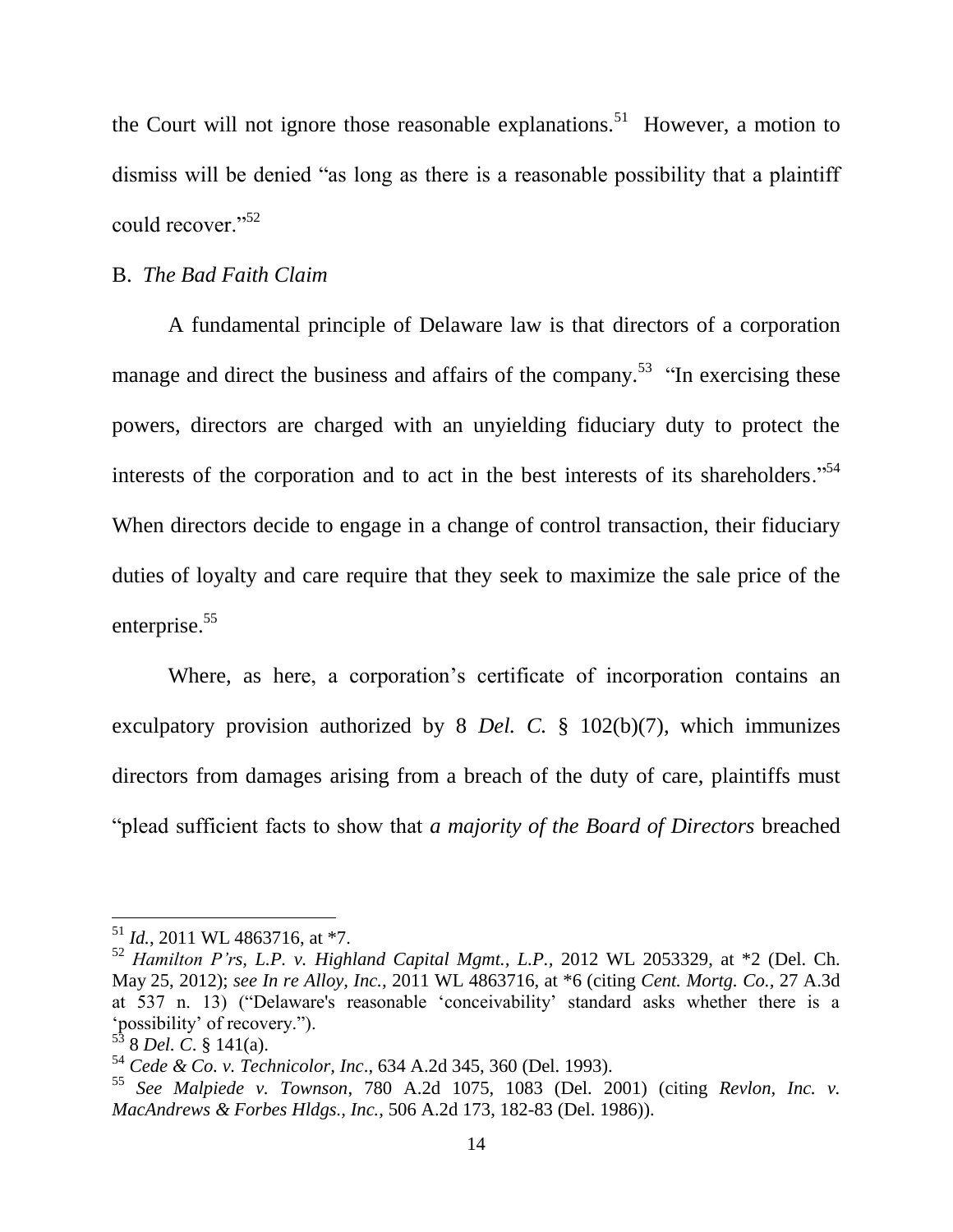the fiduciary duty of loyalty."<sup>56</sup> Accordingly, the Defendant Directors "are entitled to dismissal unless the [P] laintiffs have pled facts that, if true, support the conclusion that the [Defendant Directors] failed to secure the highest attainable value as a result of their own bad faith or otherwise disloyal conduct."<sup>57</sup>  $As$ applied to this case, the facts alleged in the Complaint must show that (1) a majority of the Board was not both disinterested and independent or (2) "that the [Board] did not act in good faith."<sup>58</sup>

First, the Plaintiffs have not pleaded facts sufficient to show that the Board was not disinterested and independent. Under Delaware law, "al director is considered interested where he or she will receive a personal financial benefit from a transaction that is not equally shared by the stockholders."<sup>59</sup> That benefit must be "significant enough 'in the context of the director's economic circumstances, as to have made it improbable that the director could perform her fiduciary duties to the . . . shareholders without being influenced by her overriding personal interest."<sup>50</sup> "Independence means that a director's decision is based on the

<sup>&</sup>lt;sup>56</sup> In re NYMEX S'holder Litig., 2009 WL 3206051, at \*5 (Del. Ch. Sept. 30, 2009).

 $57$  McMillan v. Intercargo Corp., 768 A.2d 492, 502 (Del. Ch. 2000).

 $58$  In re Alloy, Inc., 2011 WL 4863716, at \*7.

 $^{59}$  Rales v. Blasband, 634 A.2d 927, 936 (Del. 1993) (citing Aronson v. Lewis, 473 A.2d 805, 812 (Del. 1984)).

 $\frac{60}{100}$  Orman v. Cullman, 794 A.2d 5, 23 (Del. Ch. 2002) (italics omitted) (quoting In re Gen. Motors Class H S'holders Litig., 734 A.2d 611, 617 (Del. Ch. 1999)).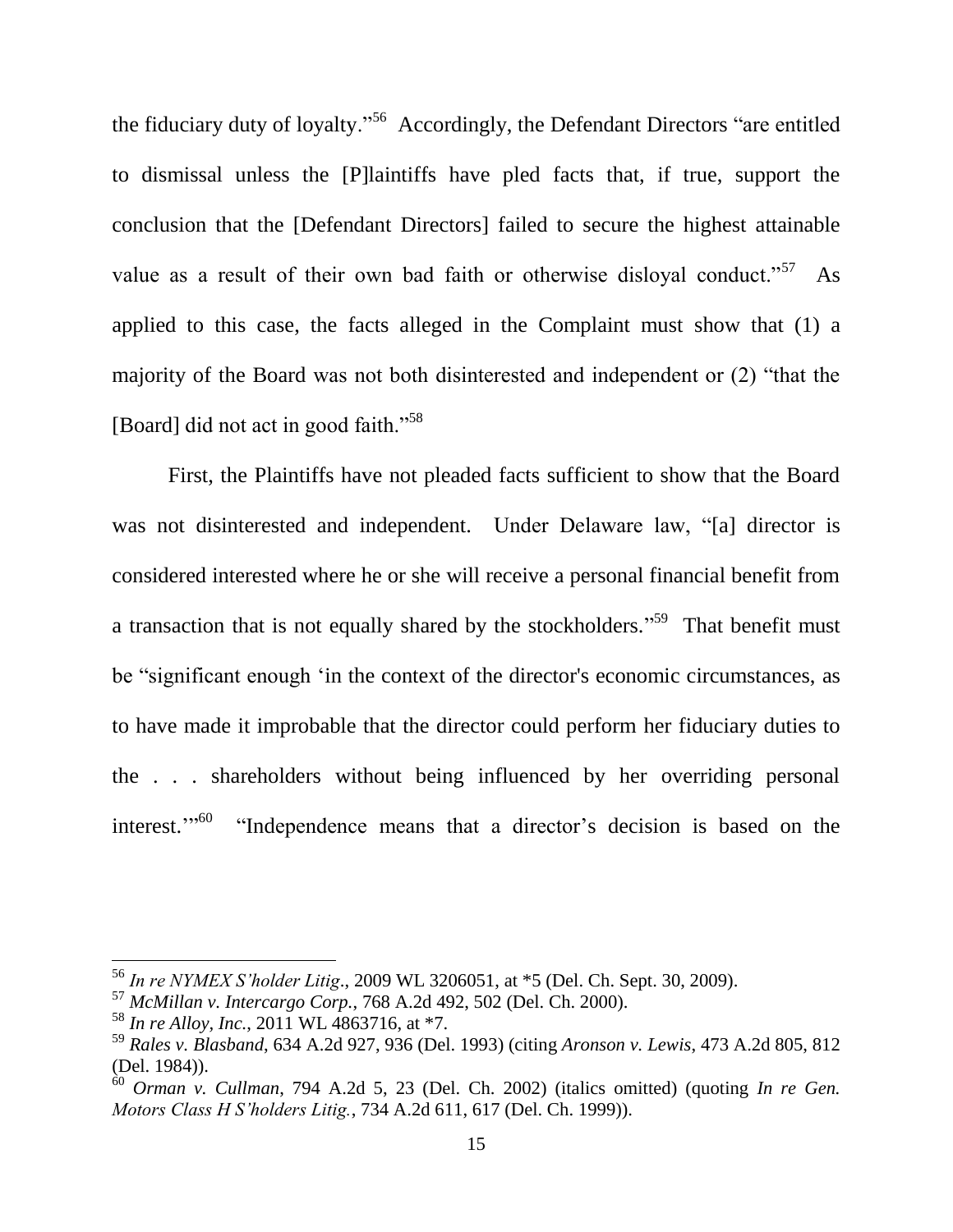corporate merits of the subject before the board rather than extraneous considerations or influences."<sup>61</sup>

In their Complaint, the Plaintiffs did not seriously challenge the disinterestedness and independence of the Board. The Buyout was approved by all nine of BJ's directors. The Complaint fails to make any allegations that six of the directors were interested. Four of the six concededly disinterested directors were members of the Special Committee that ultimately recommended the transaction (Schlesinger, Cournoyer, Peters, and Sheehan). The two other disinterested directors were Danos and English. The Plaintiffs also did not make any wellpleaded allegations that the six disinterested directors were somehow dominated or controlled by the two allegedly interested directors (Zarkin and Sen).<sup>62</sup> As for Shields, the Complaint only cursorily challenges his independence from Zarkin and Sen. $63$ 

 $61$  *Aronson*, 473 A.2d at 816.

 $62$  The Court need not determine whether Zarkin and Sen were in fact interested, although the Court acknowledges that they, as officers of the Company, had a significant interest in continued employment and the receipt of significant benefits conditioned upon a change of control transaction.

<sup>&</sup>lt;sup>63</sup> The Complaint alleges that Shields has "nearly twenty years of Board service alongside Zarkin and a long-term relationship with Sen." Compl. ¶ 68. This type of allegation does not raise a reasonable doubt as to the independence of a director under Delaware law. See Beam v. Stewart, 845 A.2d 1040, 1050-52 (Del. 2004) (directors were independent despite having longstanding personal and professional relationships to allegedly interested directors).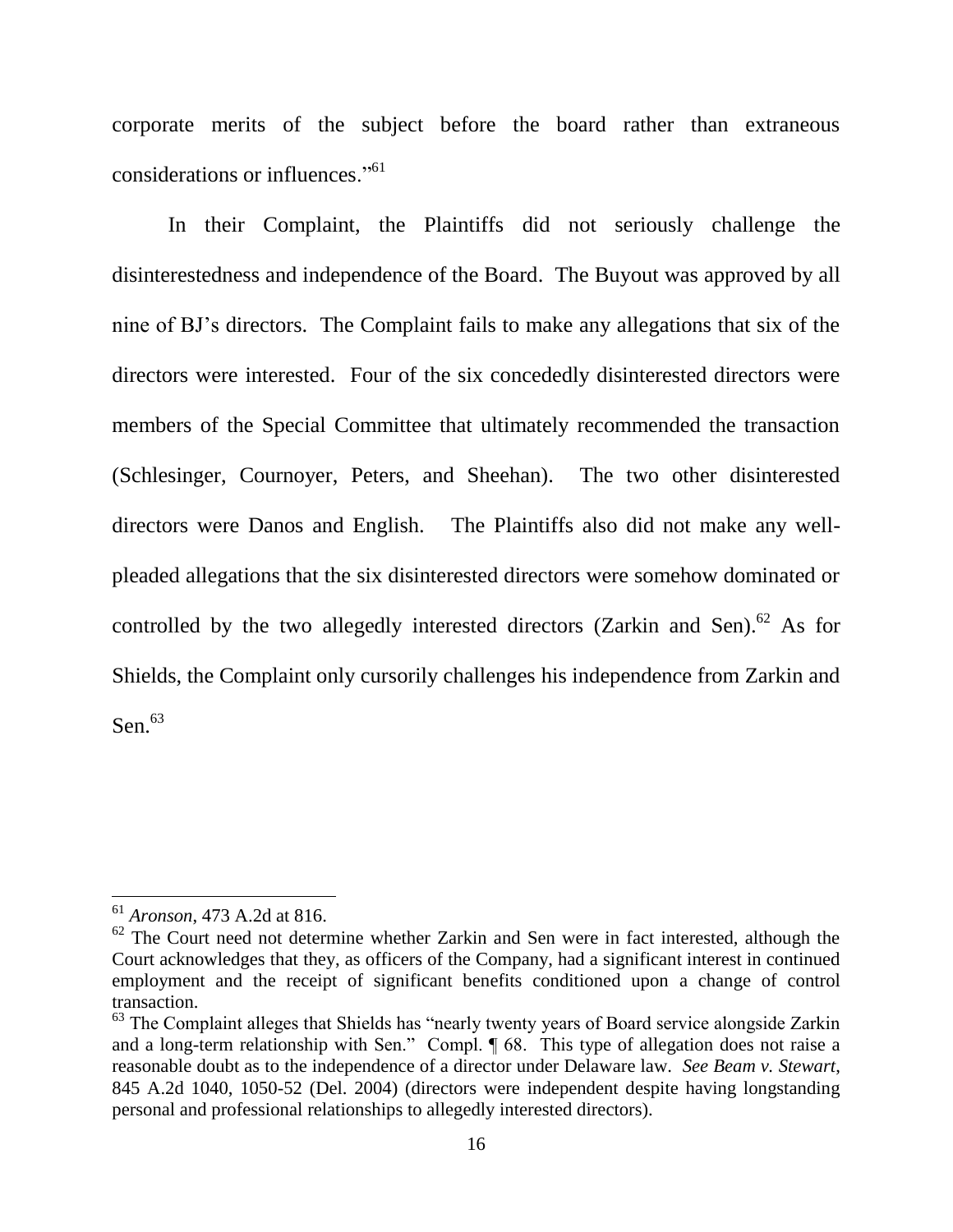The Plaintiffs offer conclusory allegations that management (supposedly Sen and Zarkin) influenced the Company's disinterested directors,<sup>64</sup> but the Complaint lacks any facts buttressing that conclusion. Without more, the Court is not persuaded that the balance of the Board is beholden to management or that management controls and directs the corporation to the exclusion of the Board—a position contrary to the fundamental structure of corporations.<sup>65</sup> Thus, the Plaintiffs have not pleaded a duty of loyalty claim against the Defendant Directors arising from any disabling interest or lack of independence.

Second, "bad faith will be found if a 'fiduciary intentionally fails to act in the face of a known duty to act, demonstrating a conscious disregard for his duties."<sup>56</sup> The Delaware Supreme Court has emphasized that an "extreme set of facts" is "required to sustain a dislovalty claim premised on the notion that

<sup>&</sup>lt;sup>64</sup> Compl. ¶ 2 ("Board . . . acted in bad faith by yielding to the will of self-interested management"), ¶ 69 ("all significant decisions concerning the Company's evaluation of strategic alternatives were made by the Board, along with members of BJ's management"), ¶ 93 ("The obvious reason the Board approved the takeover is because it was influenced by management"). <sup>65</sup> See In re J.P. Morgan Chase & Co. S'holder Litig., 906 A.2d 808, 821 (Del. Ch. 2005), aff'd, 906 A.2d 766 (Del. 2006) ("The board is dominated by outsiders. Eleven of the twelve directors are not employees of JPMC. Harrison [the CEO of JPMC] cannot fire any of them. Additionally, Harrison is not a controlling stockholder of JPMC and therefore has no power to oust them as directors through a stockholder vote. On the contrary, it is the eleven outside directors who collectively have the power to dismiss Harrison and the rest of his management team. The plaintiffs allege that the defendant directors are beholden to Harrison, but they fail to demonstrate why that is so. Even in cases in which the CEO had a supermajority of voting power, courts have upheld outside directors' independence in the face of additional relationships. Here, Harrison reports to a board of directors that he cannot fire or remove, a fact that appears lost in the allegations that each director, no matter how indirectly, has some external relationship to JPMC.") (footnote omitted).

 $^{66}$  Lyondell Chem. Co. v. Ryan, 970 A.2d 235, 243 (Del. 2009) (quoting In re Walt Disney Co. Deriv. Litig., 906 A.2d 27, 67 (Del. 2006)).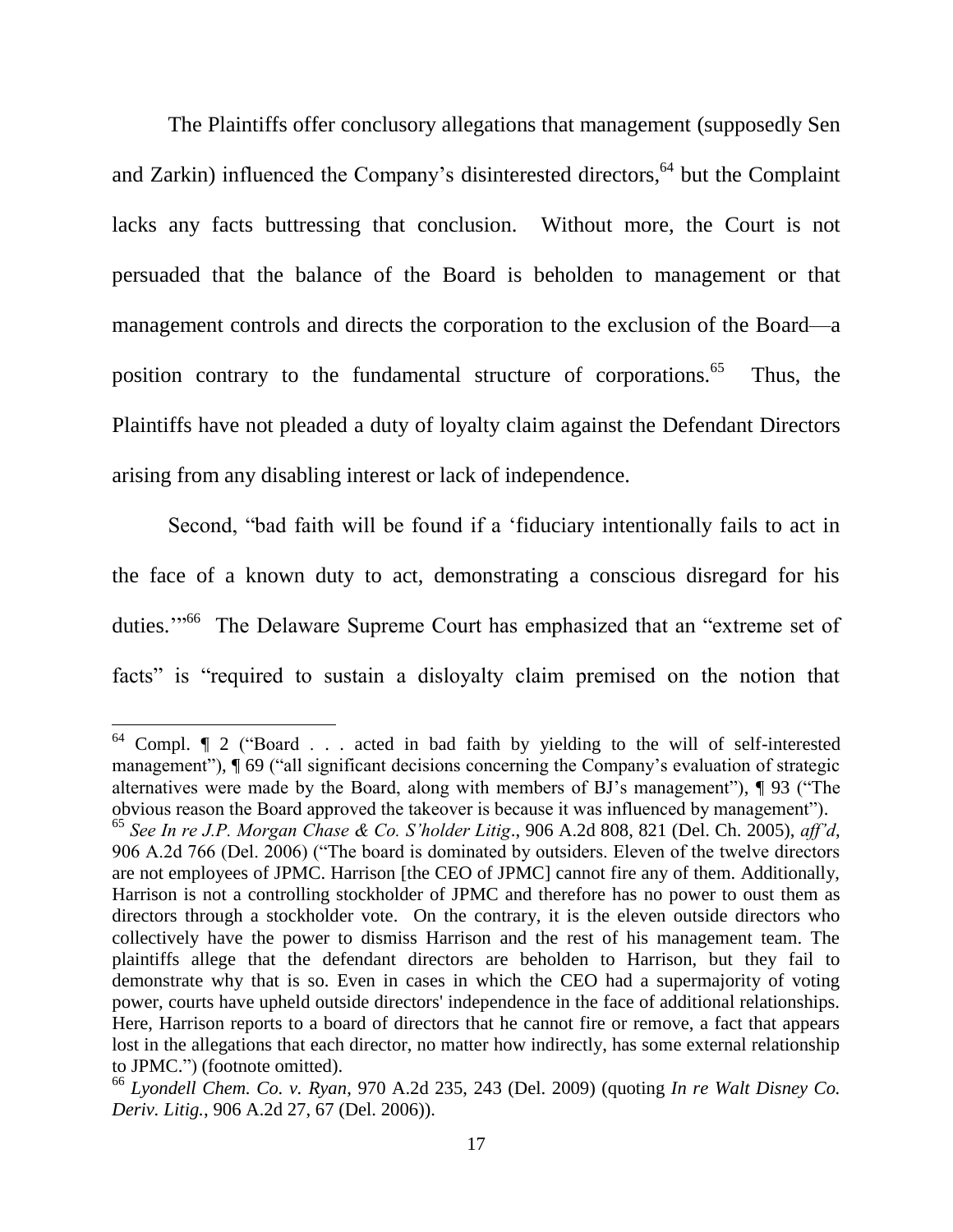disinterested directors were intentionally disregarding their duties."<sup>67</sup> A breach of the duty of loyalty may also exist, notwithstanding approval by a majority of disinterested and independent directors, "where the decision under attack is so far beyond the bounds of reasonable judgment that it seems essentially inexplicable on any ground other than bad faith."<sup>68</sup>

The Complaint does not allege facts that support a reasonable inference that the Board consciously disregarded its so-called Revlon duties. Indeed, the conduct of the Board and the Special Committee, as described in the Complaint, militates against such a claim. For instance, the Board met regularly to discuss strategic alternatives and formed an independent Special Committee to steer the process. The Special Committee retained its own financial and legal advisors, conducted a publicized review of strategic alternatives, and met with every party which made a serious overture. As important, after receiving only one formal offer for \$50 per share, the Board drove the price up before agreeing to the Buyout Group's "best" and final offer" of \$51.25. The Board relied upon Morgan Stanley's opinion that the price was fair. It also negotiated some favorable deal terms, including a fiduciary out clause and a reverse termination fee. These actions sufficiently counter any inference that the Defendant Directors "utterly failed to attempt to

 $67$  Lyondell Chem. Co., 970 A.2d at 243 (internal quotation marks omitted) (quoting In re Lear Corp. S'holder Litig., 967 A.2d 640, 654-55 (Del. Ch. 2008)).

 $^{68}$  In re Alloy, Inc., 2011 WL 4863716, at \*7 (internal quotation marks omitted).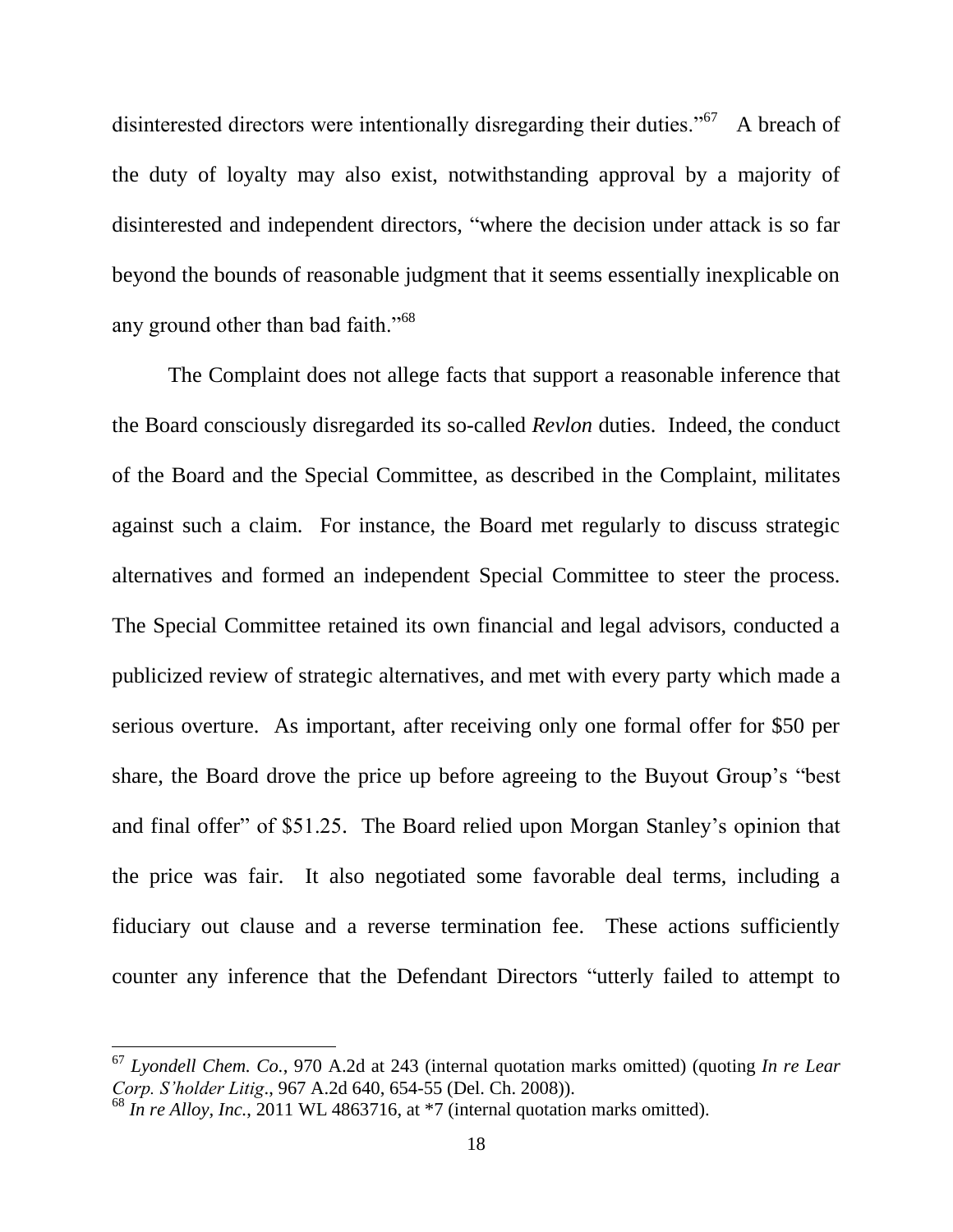obtain the best sale price."<sup>69</sup> Therefore, in order for the Plaintiffs to succeed on a claim that the Board acted in bad faith, they must allege that the decision to sell the Company was "so far beyond the bounds of reasonable judgment that it seems essentially inexplicable on any ground other than bad faith."<sup>70</sup>

#### 1. The Board's Treatment of Party A and Party B

First, the Plaintiffs generally contend that the Board exhibited bad faith when it did not sufficiently explore preliminary expressions of interest from Party A and Party B. As an initial matter, allegations that the Board should have done more, even if supported by well-pleaded facts, would, at best, only support a duty of care claim. A complaint that criticizes the "Special Committee for not evaluating fully alternative transactions . . . does not support an inference that the Special Committee acted disloyally or in bad faith."<sup>71</sup> To the extent that the Plaintiffs' allege that the Board's treatment of Party A and Party B was in bad faith, those allegations are not supported by facts in the Complaint sufficient to draw a reasonable inference of bad faith.

The Plaintiffs' contention that the Board acted in bad faith by summarily rejecting Party B's recapitalization proposal that valued BJ's shares between \$60 and \$72 does not support a reasonable inference that the Board acted disloyally.

 $^{69}$  Lyondell Chem. Co., 970 A.2d at 244.

 $\frac{70}{10}$  In re Alloy, Inc., 2011 WL 4863716, at \*10 (internal quotation marks omitted).

 $^{71}$  *Id.* at \*8.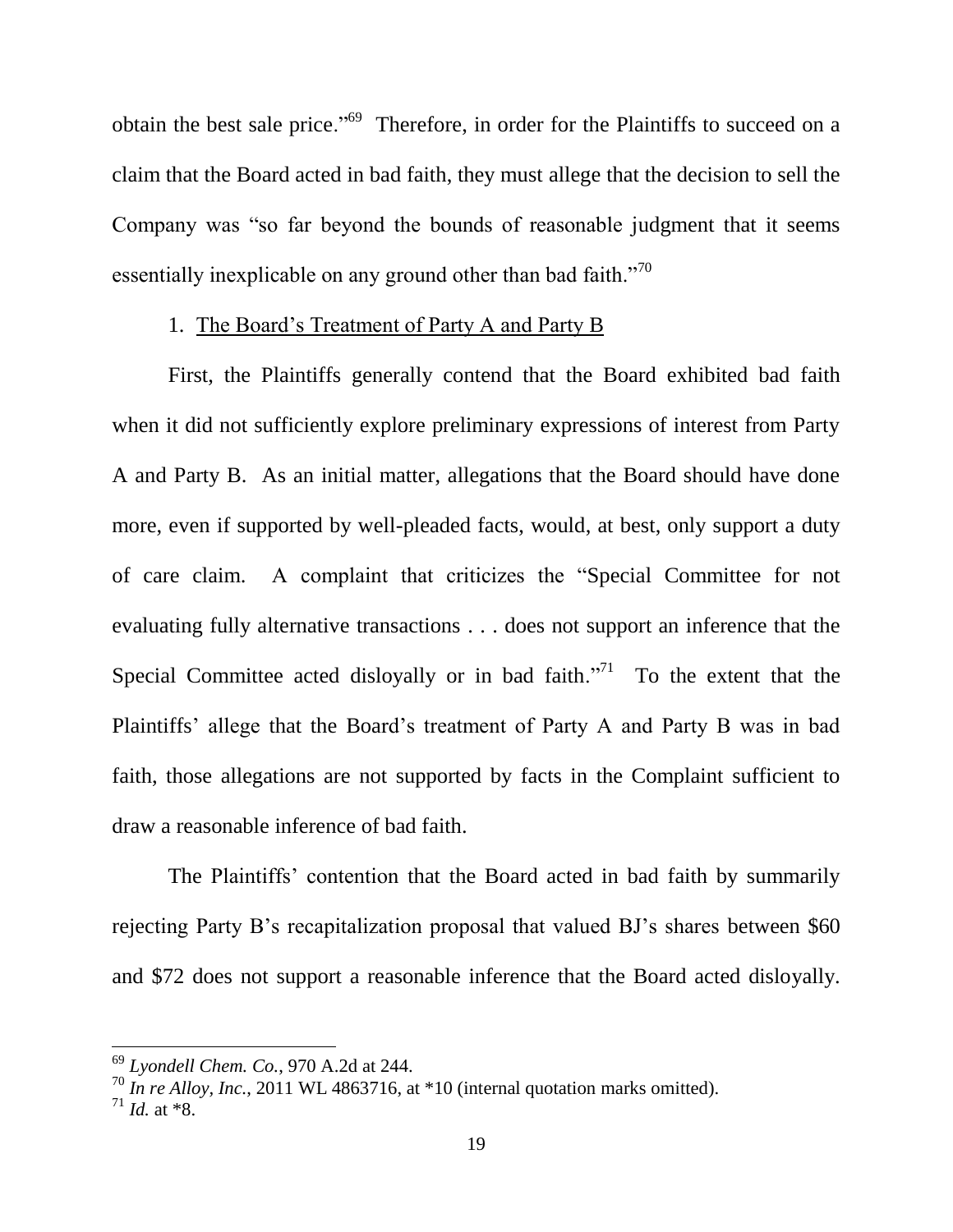The Board was considering the sale of the Company, not the purchase of Party B's affiliate. It had no obligation under its *Revlon* duties to pursue this fundamentally different proposal based upon Party B's speculative estimation of what the value of such a transaction would be worth to BJ's shareholders. Thus, the Board's rejection of this different proposal in only two days supports no inference that it acted in bad faith. The Complaint also does not carry an inference that the Board treated Party B different from LGP or any other bidders. Party B was given access to BJ's confidential information and the opportunity to submit formal bids after completing its due diligence. Although Party B submitted a preliminary proposal to acquire BJ's for between \$50 and \$53 per share, it never submitted a formal bid, and never offered to top the Buyout Group's best and final offer.<sup>72</sup>

Furthermore, the Plaintiffs' contention that the Board acted in bad faith by shunning Party A also fails for similar reasons. As recited in the Complaint, Morgan Stanley was "dismissive" about Party A's expression of interest and Sen characterized that expression of interest as "amusing" or "something to shrug off."<sup>73</sup> That the proxy statement failed to disclose Party A's interest, and even disclosed inaccurately that there was no interest from a strategic buyer, is evidence, the Plaintiffs argue, that the Defendant Directors were attempting to hide Party A's

<sup>&</sup>lt;sup>72</sup> See Compl. ¶¶ 82-86.

 $73$  Compl.  $\overline{178}$ .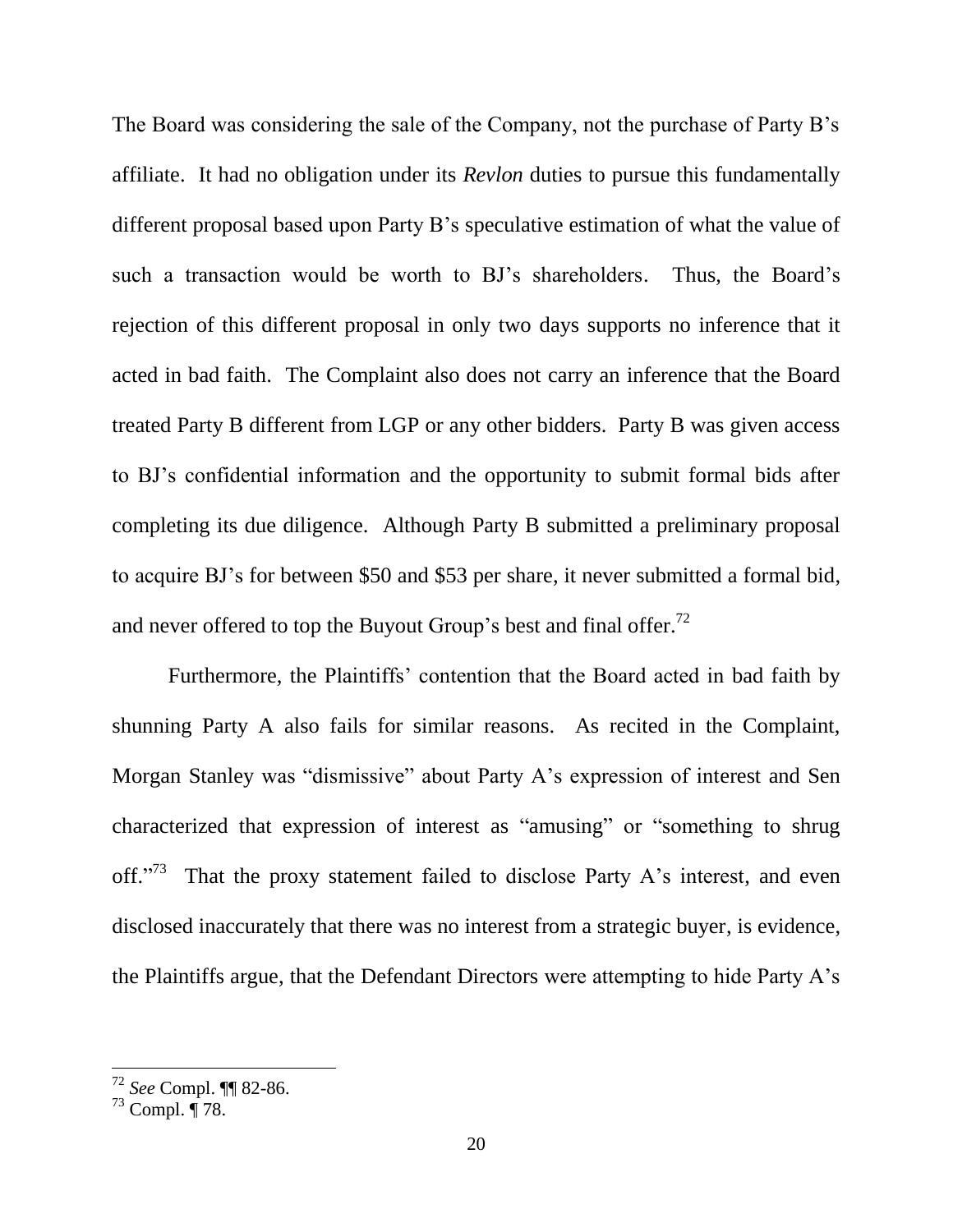interest and somehow thwart its opportunity to acquire  $BJ's$ .<sup>74</sup> The Board also allegedly acted in bad faith when it directed Morgan Stanley to solicit interest only from private equity firms. Consequently, the offering memorandum was not shared with Party A, while it was shared with twenty-three private equity firms. The Plaintiffs further contend that the Board acted in bad faith when, after only ten days, it decided not to pursue Party A's preliminary expression of interest (valued in a range of \$55 to \$60 per share) due supposedly to regulatory concerns.<sup>75</sup>

Morgan Stanley's dismissive disposition toward Party A and Sen's characterization of Party A's interest, as told to her by a banker at Morgan Stanley, does not support a reasonable inference that the Board acted in bad faith. First, why the Court should attribute Morgan Stanley's attitude toward Party A to Sen, the Special Committee or the Board is not adequately pleaded in the Complaint. Even assuming that Sen believed and communicated to the Board that Party A's interest was "something to shrug off," her statement is not necessarily indicative of bad faith. Nor does it reasonably show the Board's disposition toward Party A as a

<sup>&</sup>lt;sup>74</sup> Pls.' Answering Br. in Opp'n to Defs.' Joint Mot. to Dismiss Pls.' Verified Consolidated Second Am. Class Action Compl. ("Pls.' Answering Brief") 8-9.

<sup>&</sup>lt;sup>75</sup> In its recent opinion, *In re Novell, Inc. S'holder Litig.*, 2013 WL 322560 (Del. Ch. Jan. 3, 2013), the Court held that the Novell's board's unexplained disparate treatment of a bidder to acquire the company was explicable only as bad faith. *Id.* at  $*10$ . In contrast, the Board's disparate treatment of Party A is explained by facts in the Complaint that tend to show that the Board's actions were reasonable under the circumstances. Perhaps the crucial difference is that in *Novell* the board's actions, which resulted in an asymmetrical distribution of information, occurred after the board had determined that the bidder was a serious participant. In this case, however, the Board was making an initial assessment, in its business judgment, whether pursuit of Party A's expression of interest was in the best interest of the Company and whether a transaction with Party A raised serious regulatory issues.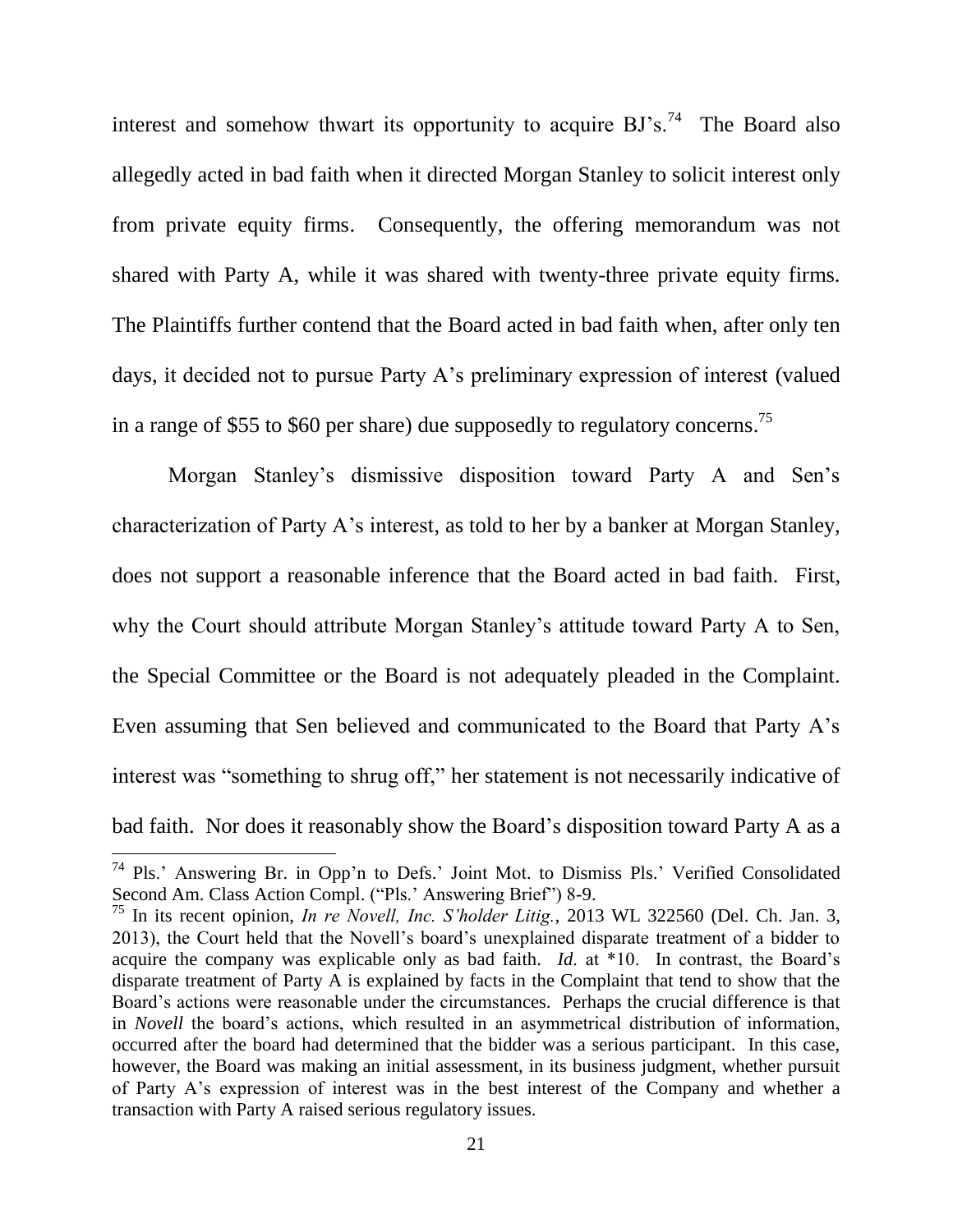possible acquirer. Something of a negative attitude toward a competitor is not unusual. Second, and more importantly, the Defendant Directors had no reason not to rely upon Morgan Stanley's advice that strategic buyers, including Party A, would not likely be interested or that their interest would not likely lead to a serious offer.<sup>76</sup> Thus, even if the Board had adopted an indifferent attitude toward Party A, that attitude would not have been unreasonable given the fact that Party A, according to Morgan Stanley, had no history of acquiring domestic companies. At the very least, any judgment that the Board did make that Party A was not a serious bidder was not "so far beyond the bounds of reasonable judgment that it seems essentially inexplicable on any ground other than bad faith."<sup>77</sup>

Similarly, the Board's decision not to share confidential information with Party A does not raise an inference of bad faith. Because Party A was one of only two direct channel competitors to BJ's, the Board could reasonably have had concerns about sharing confidential business information with a competitor, especially where, as here, the seriousness of Party A's interest was in doubt. That

<sup>&</sup>lt;sup>76</sup> See Compl. ¶ 74; Transmittal Affidavit of P. Bradford deLeeuw, Esq. ("deLeeuw Aff."), Ex. A (Sen Dep. Tr.) at 82 ("Q. Okay. What did he tell you? A. He told me [Party A] called, and at that time he thought it was mildly amusing, insofar as they have some sort of M&A group in Party A; and they don't do domestic M&A, have no history of doing domestic M&A, and he thought that that was almost, you know, something to shrug off."); Pls.' Answering Br. 7-8. As this testimony makes clear. Sen was describing what a banker at Morgan Stanley had told her, not necessarily her own firsthand knowledge of Party A's interest.

<sup>&</sup>lt;sup>77</sup> In re Alloy, Inc., 2011 WL 4863716, at \*10 (internal quotation marks omitted).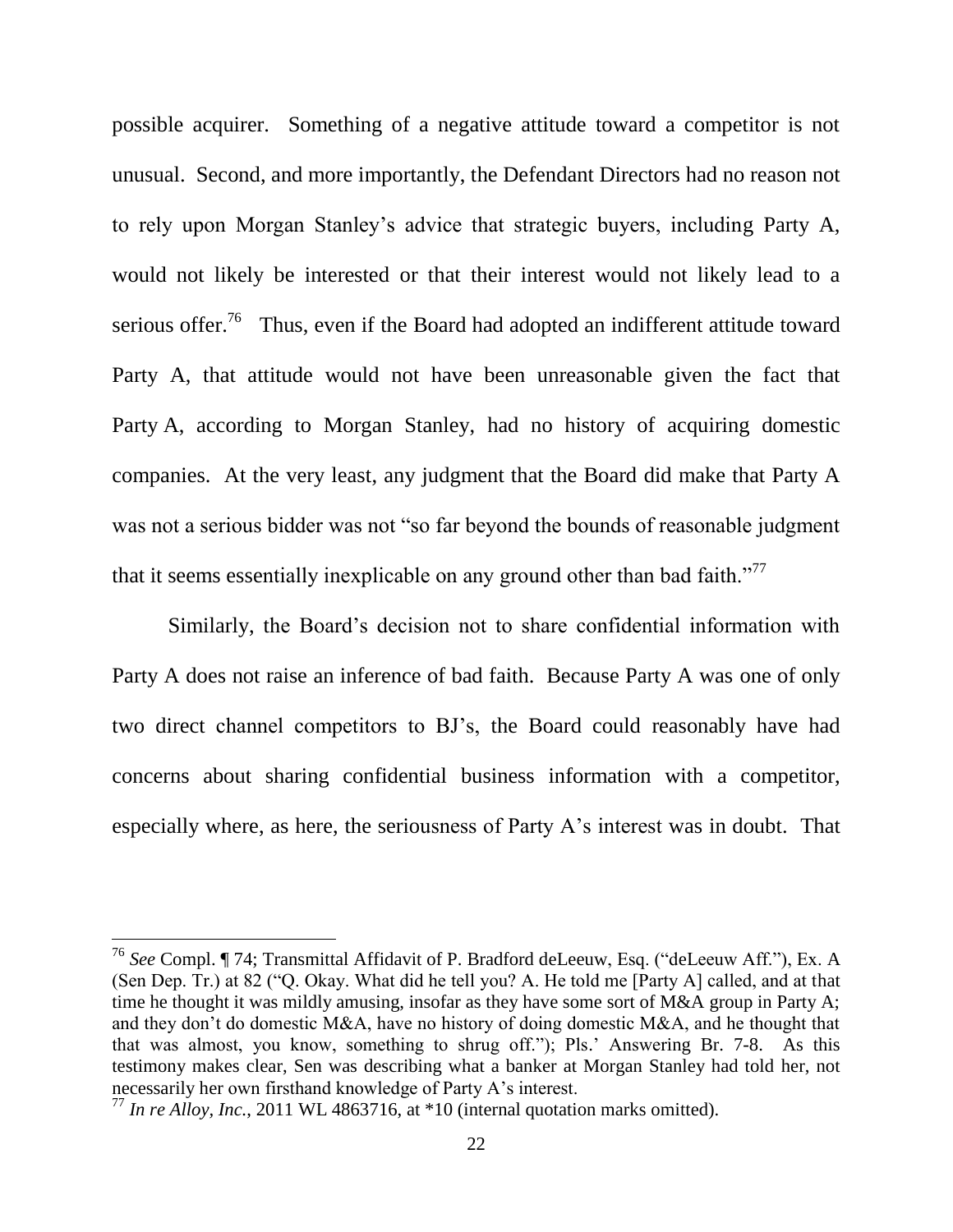decision, therefore, was also not "so far beyond the bounds of reasonable judgment that it seems essentially inexplicable on any ground other than bad faith."<sup>78</sup>

The Board's decision not to pursue further an acquisition transaction with Party A after it made a preliminary expression of interest is also not supported by facts necessary to sustain a duty of loyalty claim. Just the opposite of bad faith, the Board's conduct, as alleged in the Complaint, seems entirely reasonable. Although its offer for BJ's shares was higher than any previous offer, Party A's proposal was subject to further due diligence and regulatory analysis that would require "nonpublic information to be provided by BJ's management."<sup>79</sup> In response to Party A's request, the Special Committee directed its legal counsel to confer with Party A's regulatory advisors. A few days later, members of the Board met with representatives from Party A to discuss a potential transaction and the antitrust risks. Thereafter, the Board determined that it would not be in the best interests of the Company and its shareholders to pursue a transaction with Party A.<sup>80</sup>

Contrary to the Plaintiffs' contention, the Board did not summarily reject Party A's offer without due consideration. Rather, the only reasonable inference

 $^{78}$  *Id.* (internal quotation marks omitted).

<sup>&</sup>lt;sup>79</sup> Defs.' Br. Ex. 5 (Letter from Party A), at 2. Plaintiffs rely on and selectively quote from both Morgan Stanley's March 8, 2011 email to Party A (Compl. ¶] 79-80) and Party A's April letter to BJ's outlining its proposal (Compl. ¶ 80). "When a plaintiff expressly refers to and heavily relies upon documents in her complaint, these documents are considered to be incorporated by reference into the complaint." *Freedman v. Adams*, 2012 WL 1345638, at \*5 (Del. Ch. Mar. 30, 2012). Accordingly, both documents will be considered incorporated by reference to the Complaint and may be considered by the Court.

 $80$  Compl.  $\P$  81.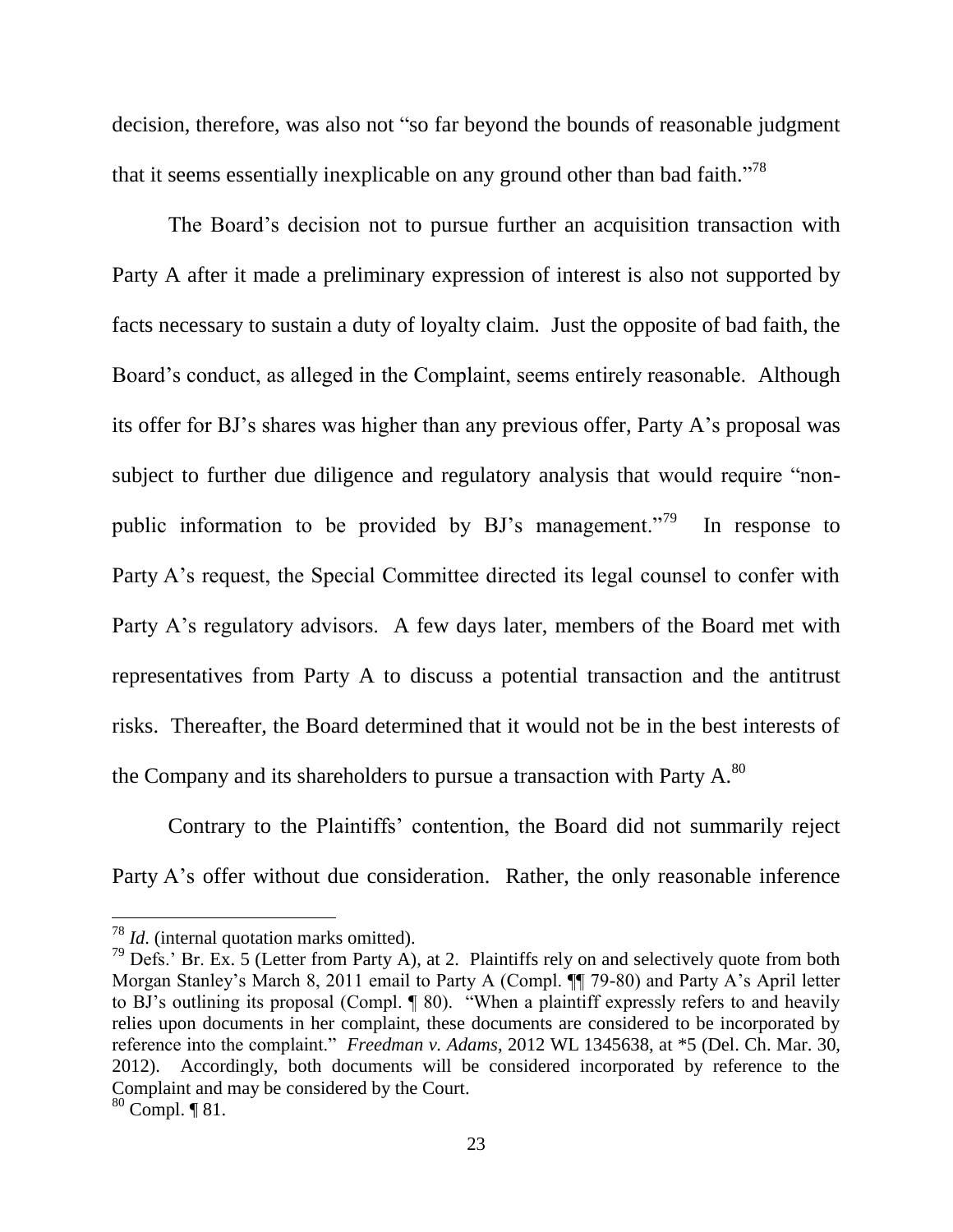that can be drawn from these facts is that the Board had legitimate concerns about the potential antitrust risks inherent in a transaction between two of the three largest players in the warehouse club industry.

The need for potential regulatory approvals relating to antitrust considerations presents a legitimate risk factor for the Board to consider in determining whether a proposed transaction would maximize stockholder value. If regulatory approval is denied or drawn out in a costly delay, then a higher bid price does not necessarily mean a greater return for stockholders.<sup>81</sup>

The antitrust risks here were self-evident. Those concerns were considered by the Board and informed by legal advisors. Accordingly, the Board's decision is entitled to a presumption of good faith.<sup>82</sup>

The Plaintiffs have failed to rebut that presumption. Without more, the Plaintiffs' argument that the Board should have done more to resolve the regulatory concerns does not implicate bad faith. Moreover, the Complaint fails to

<sup>&</sup>lt;sup>81</sup> In re Cogent, Inc. S'holder Litig., 7 A.3d 487, 512 (Del. Ch. 2010); see also In re J.P. Stevens & Co., Inc. S'holders Litig., 542 A.2d 770, 781 n. 6 (Del. Ch. 1988) ("That, of course, does not mean that material factors other than 'price' ought not to be considered and, where appropriate, acted upon by the board. Such consideration might include form of consideration, timing of the transaction or risk of non-consummation. Thus, although it hardly needs to be said, the Special Committee was entirely justified in considering any legitimate threat that the antitrust laws posed to the consummation of any West Point proposal.").

<sup>&</sup>lt;sup>82</sup> See McMillan, 768 A.2d at 505 n. 55 ("The board's reliance upon an investment banker (whose independence and qualifications are not challenged in the complaint) is another factor weighing against the plaintiffs' ability to state an actionable claim that the defendant directors breached their fiduciary duties by failing to secure the highest value reasonably attainable."); 8 Del. C.  $§$  141(e). To the extent that the Board reasonably relied upon its legal advisors, such reliance is entitled to the same effect as a board's reliance upon an investment banker's fairness opinion. Because the Plaintiffs have not challenged the independence, qualifications, or legal advice of the Board's legal counsel, they have not rebutted the presumption that the Defendant Directors acted in good faith. For the same reasons, the Court need not examine the likelihood that the transaction would have stalled because of regulatory issues.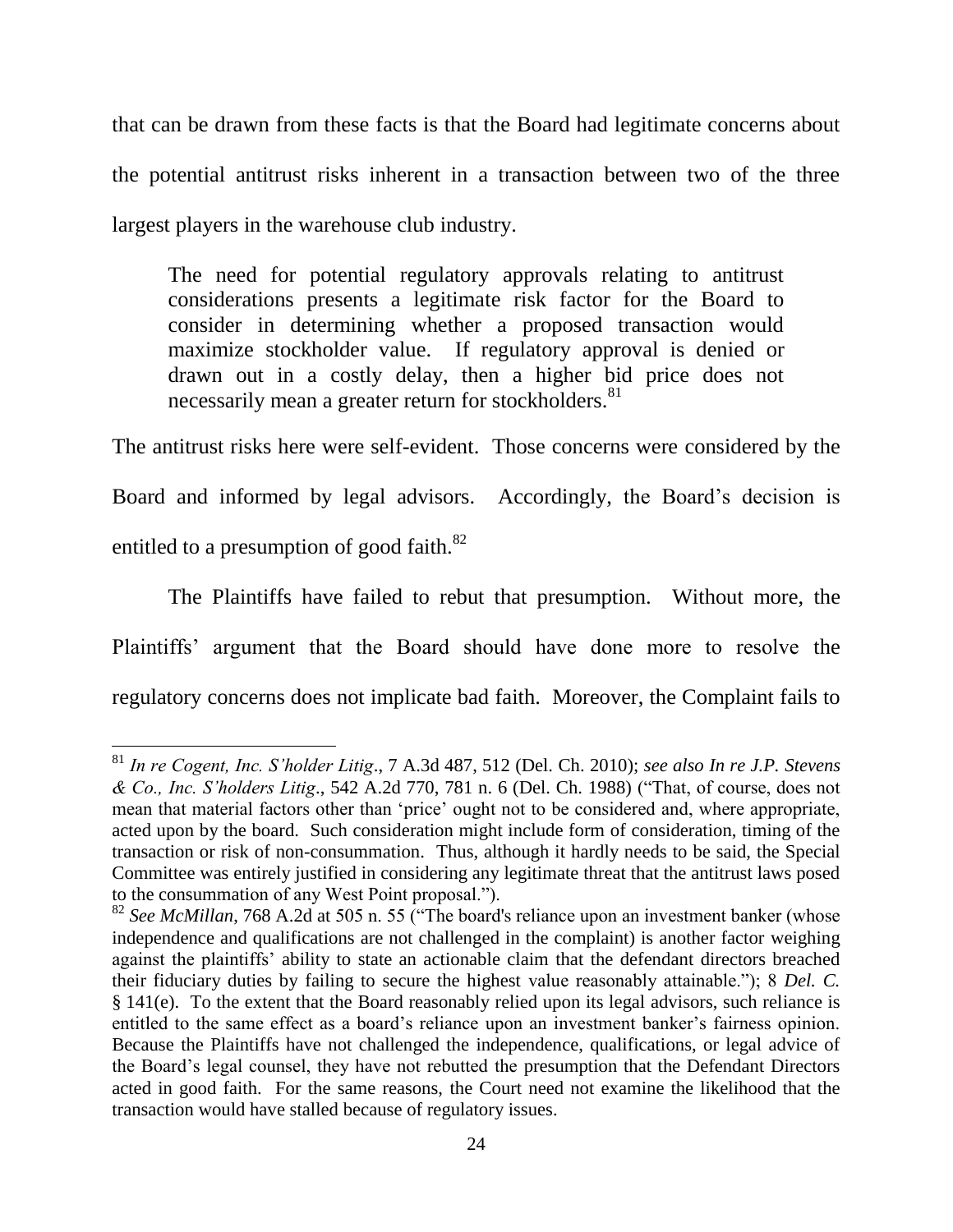allege a bad faith motive for why a disinterested majority of the Board would use regulatory concerns as a pretext for shunning Party A in favor of the Buyout Group. As this Court has stated before, "the absence of an illicit directorial motive and the presence of a strong rationale for the decision . . . makes it difficult for a plaintiff to state a loyalty claim."<sup>83</sup> Finally, that it took only ten days for the Board to decide against attempting a transaction with Party A states, at best, a duty of care claim.<sup>84</sup> Delaware law does not require that a board consider a proposal for a certain length of time.<sup>85</sup> Thus, the Board's decision to terminate discussions with Party A was not "so far beyond the bounds of reasonable judgment that it seems essentially inexplicable on any ground other than bad faith."<sup>86</sup>

### 2. Manipulation of the Sales Process

Second, the Plaintiffs allege that the self-interested directors Sen and Zarkin<sup>87</sup> manipulated the sales process in favor of the Buyout Group and that the

 $83$  In re Lear Corp. S'holder Litig., 967 A.2d at 654 n.62.

<sup>&</sup>lt;sup>84</sup> The Court does not decide whether these allegations state a duty of care claim. The Court acknowledges, however, that the Board received legal counsel, met with senior representatives of Party A, and had known about and presumably discussed Party A's interest for some time before Party A's proposal.

<sup>&</sup>lt;sup>85</sup> See Barkan v. Amsted Indus., Inc., 567 A.2d 1279, 1286 (Del. 1989). "[T]here is no single blueprint that a board must follow to fulfill its duties . . . a board's actions must be evaluated in light of relevant circumstances to determine if they were undertaken with due diligence and in good faith. If no breach of duty is found, the board's actions are entitled to the protections of the business judgment rule." Id.

 $^{86}$  In re Alloy, Inc., 2011 WL 4863716, at  $*10$  (internal quotation marks omitted).

 $87$  For purposes of this analysis, the Court assumes that Sen and Zarkin were interested in the Buyout.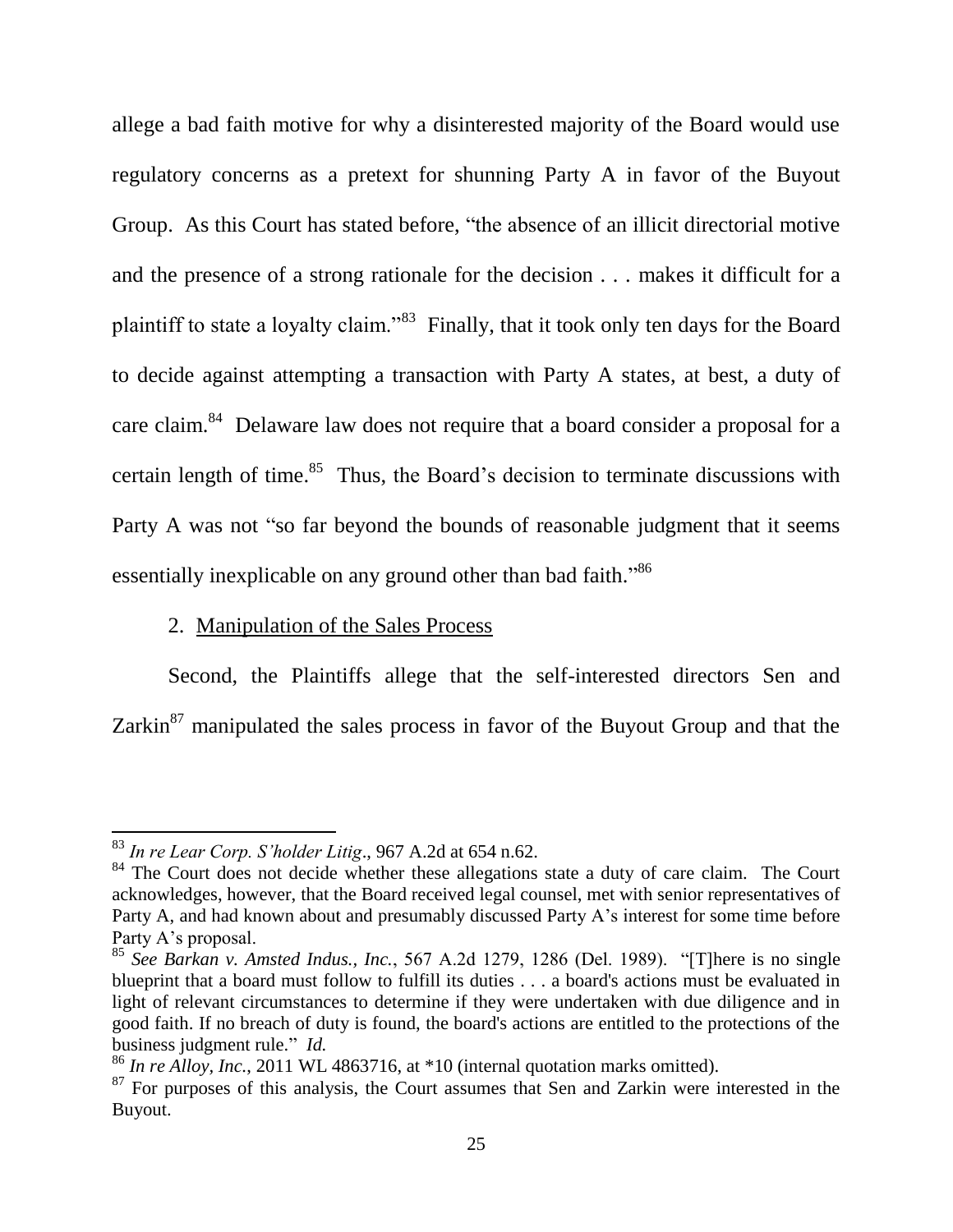remaining Defendant Directors knowingly acquiesced.<sup>88</sup> Because of this selfinterest, the Plaintiffs allege that Sen and Zarkin conspired to sell the Company to LGP. They also allege that Sen, shortly after LGP first expressed interest in acquiring BJ's, revised sales downward in the Company's five-year plan to make it appear more pessimistic. For his part, Zarkin began communicating with LGP in the months before the Board formed the Special Committee, despite the Company's retention of Greenhill as its financial advisor. This initial conduct allegedly set the stage for the *pro forma* sales process that followed.<sup>89</sup> Then, cutting short Greenhill's engagement, Zarkin, through Shields, handpicked Morgan Stanley, which, in concert with their plans, immediately dismissed the possibility that strategic buyers would be interested in acquiring  $BJ's$ . The Complaint also alleges that during discussions with LGP that Zarkin and Sen sought and obtained material benefits for themselves, including equity interests in the new private

<sup>&</sup>lt;sup>88</sup> According to the Plaintiffs, Sen had a significant financial incentive to promote the sale of the Company because she would receive more than \$9 million in potential payments and benefits upon a change of control. Sen was supposedly further conflicted because she was informed, perhaps as early as January 2011, that she would be retained to run LGP's post-takeover business. Her interest in future employment, however, allegedly only applied to financial buyers because, unlike strategic acquirers, they typically retain management following a buyout. See Defs.' Br. Ex. 5, at 1; see supra note 62 (This may not be true in this case. Party A's proposal stated: "We view the Company's management team and employees as significant assets and would expect to retain a significant portion of the existing team following the consummation of this transaction."). As for Zarkin, the Plaintiffs allege that because he was a consultant to Sen and senior management at BJ's, he could expect to retain his role following the sale of the Company. Compl. ¶ 75. Zarkin also allegedly had an interest in promoting the best interests of Sen because of his long-term professional relationship with her.

 $89$  Compl. III 66-67, 71.

 $^{90}$  *Id.* at ¶ 74.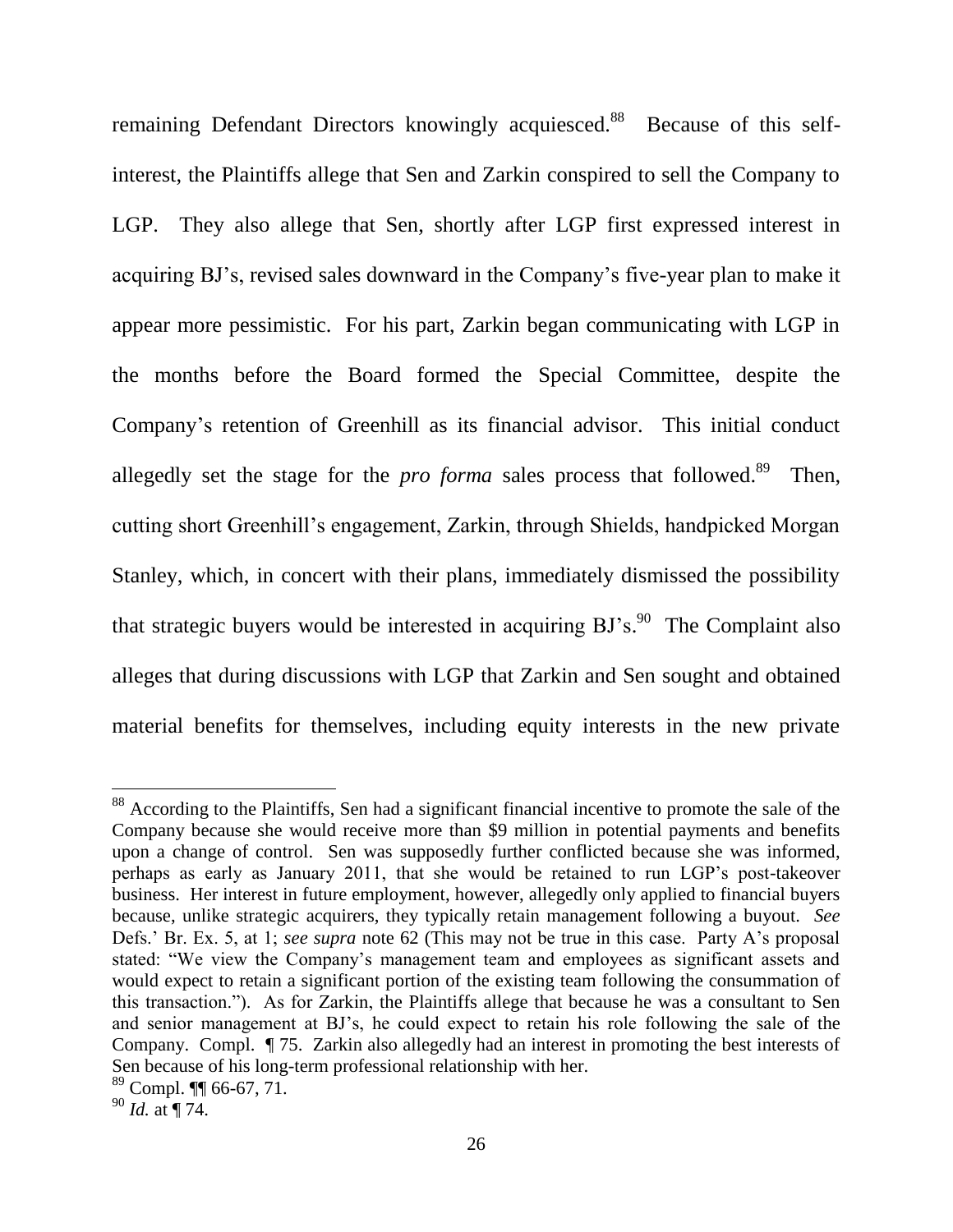company. In sum, the Plaintiffs would have this Court hold that it is reasonably conceivable that the Defendant Directors' year-long sales process, in which they solicited over twenty-three buyers, and met with all interested acquirers, was nothing but "window dressing" to legitimize the Company's sale to the Buyout Group at a wholly disproportionate price.

Allegations that the Defendant Directors manipulated the sales process are largely unsubstantiated by facts in the Complaint. Moreover, they are belied by a year-long sales process, reasonable explanations for the Board's conduct with respect to Parties A and B, and the fact that the Buyout was ultimately approved by a majority of disinterested and independent directors. The Plaintiffs' remaining arguments in support of a sham sales process also fall short. The Plaintiffs make much of the fact that Zarkin communicated with LGP prior to the formation of the Special Committee, but that does not provide an inference of bad faith. "It is well within the business judgment of the Board to determine how merger negotiations will be conducted, and to delegate the task of negotiating to the Chairman."<sup>91</sup> The Plaintiffs also do not explain why the disinterested and independent directors would disregard their fiduciary duties in order to secure Sen's future employment. The Board's adjustment to the five-year plan, even assuming that the timing of the

<sup>&</sup>lt;sup>91</sup> In re NYMEX S'holder Litig., 2009 WL 3206051, at \*7.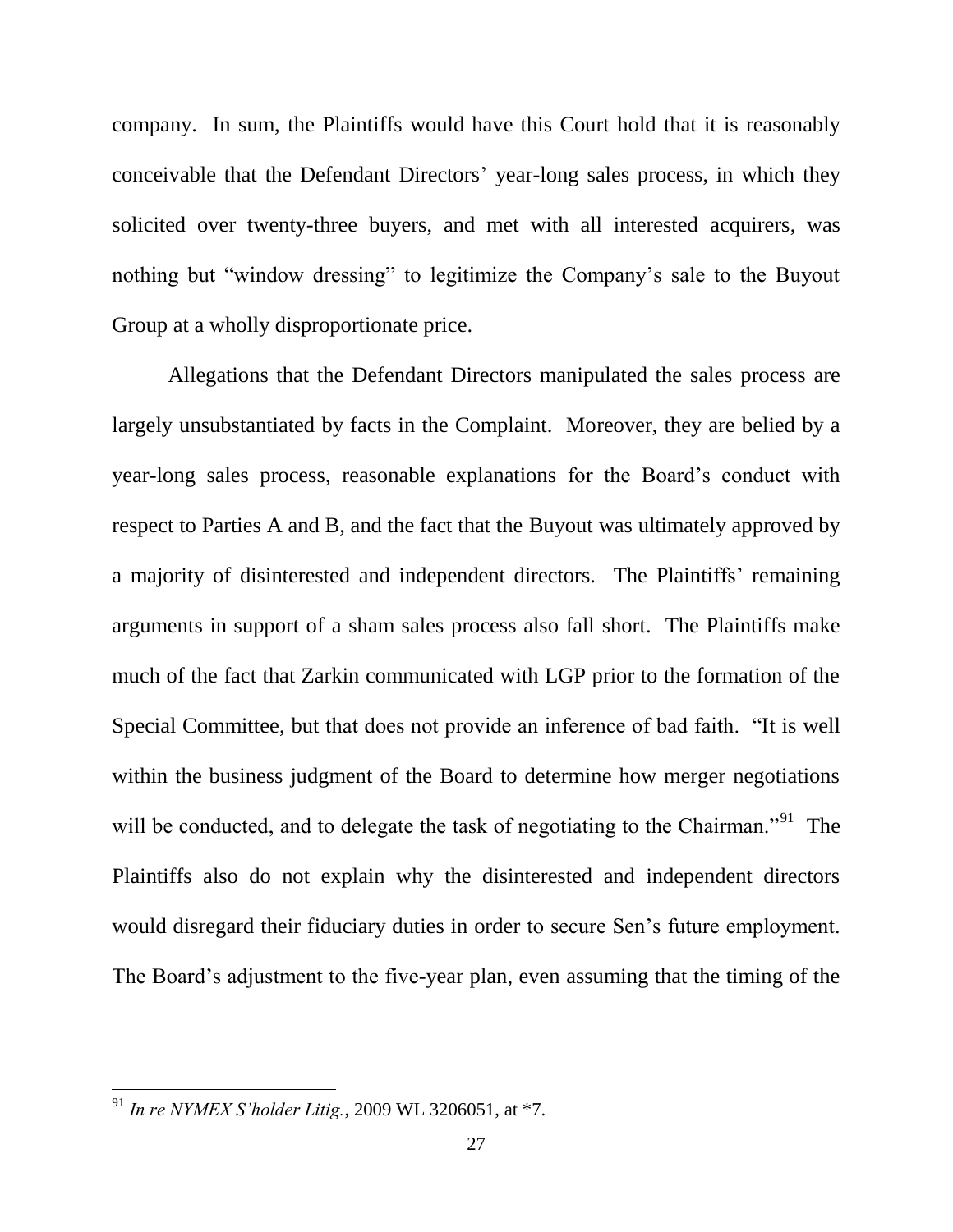adjustment is suspicious,  $92$  does not square with the Plaintiffs' bad faith theory: the adjustment took place months before Party A entered the negotiations and could not have favored the Buyout Group because the private equity bidders had access to the same confidential information as the Buyout Group. In short, the Plaintiffs have failed to allege how Sen's and Zarkin's personal interest in the Buyout caused a majority of independent and disinterested directors to shirk their fiduciary duties.

The Plaintiffs rely heavily on the Court's decision in In re Answers Corporation Shareholders Litigation to support their theory that the sales process was manipulated. <sup>93</sup> In *Answers*, the complaint alleged that the board consciously acquiesced in the desire of three interested directors to expedite the sales process so that the merger agreement could be consummated before the company's stock price rose above the bidder's offer.<sup>94</sup> It did so apparently to aid one director who "knew that he would lose his job as Answers' President and CEO if he did not sell the Company" and to help two directors who "sought a sale of the Company in order to achieve liquidity for" their separate company, a significant shareholder of Answers.<sup>95</sup> The Court held that it was reasonably conceivable that the board

<sup>&</sup>lt;sup>92</sup> Plaintiffs would have this Court draw inferences of bad faith from comparing the optimistic statements made by Sen in the Company's 2010 Annual Report with her decision to modify the internal sales projections in the five-year plan in August 2010. Pls.' Answering Br. 15-16. That inference is too tenuous.

<sup>&</sup>lt;sup>93</sup> 2012 WL 1253072 (Del. Ch. Apr. 11, 2012).

 $^{94}$   $\overline{1d}$ . at \*7-8.

 $^{95}$  *Id.* at  $*7$ .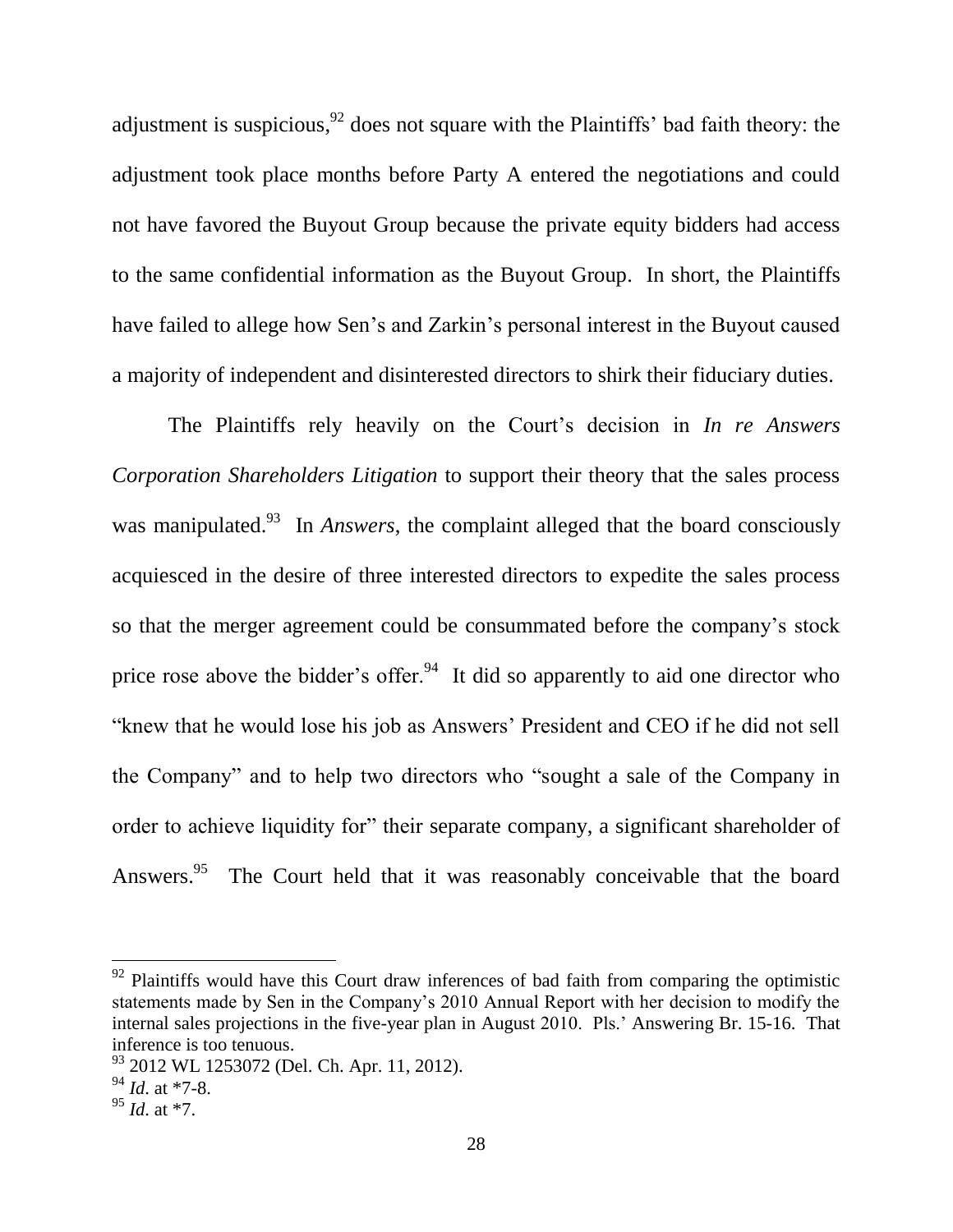breached its duty of loyalty by depriving the company's shareholders of the increased stock price as a standalone company.<sup>96</sup>

Unlike in Answers, however, where the company's financial advisor warned that its increasing stock price might derail the proposed deal.<sup>97</sup> here there was no reasonable indication or certainty that BJ's stock price would soon rise above the offer price. Moreover, unlike *Answers*, where the board allegedly "agreed to speed up the sale process" to ensure consummation of the deal,  $^{98}$  there are no allegations that the Board agreed to sell the Company quickly with knowledge that a superior offer was likely or with a reasonably certain standalone prospect that offered a higher value than the Buyout Group's final offer. The Plaintiffs' reliance on *Answers* is therefore unavailing.<sup>99</sup>

# 3. The Board's Reliance on Morgan Stanley's Fairness Opinion

The Plaintiffs next argue that the Defendant Directors knowingly  $(1)$  approved the Buyout at an unfair price and  $(2)$  relied upon an inaccurate analysis of BJ's value in Morgan Stanley's fairness opinion. In support of these claims, the Plaintiffs make various arguments. First, they cite an April 18, 2011

 $^{96}$  *Id.* at \*8.

 $^{97}$  *Id.* at \*3.

 $^{98}$  *Id.* at \*8.

 $99$  In denving reconsideration of the *Answers* decision, the Court noted that the "case [was] not typical," stating: "[m] ost cases do not involve a company's board speeding up a sales process to get a deal done because the company's investment advisor had told the board that, with a failure to act quickly, the market will learn the company is worth more than the deal price and the deal will be scuttled." In re Answers Corp. S'holders Litig., 2012 WL 3045678, at \*2 (Del. Ch. July 19, 2012).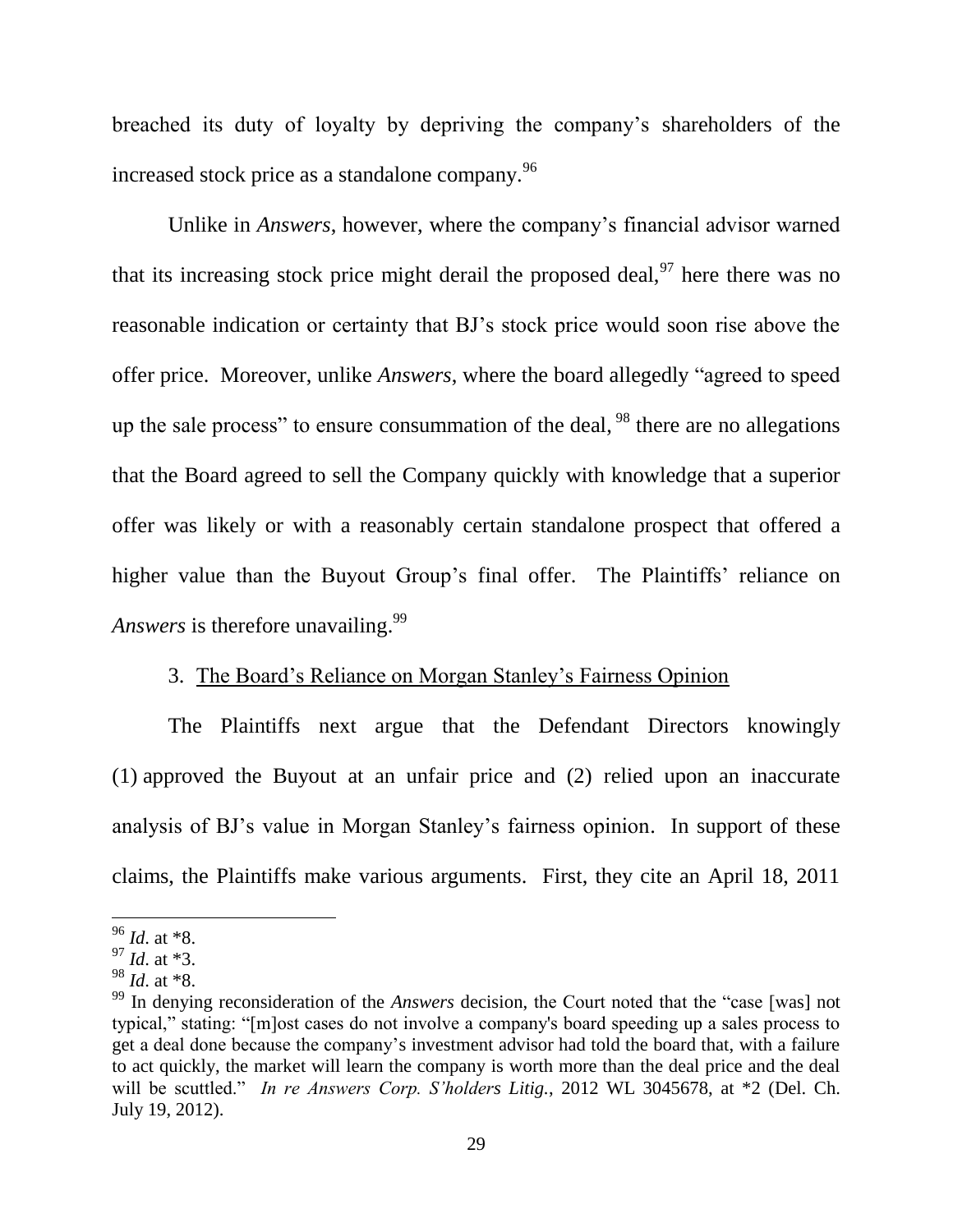presentation to the Board in which management stated that it was confident of its ability to develop and execute a strategic plan that would deliver more than an 11% premium (a share price of \$52) to shareholders over the long-term.<sup>100</sup> Second, the Complaint alleges that the Board knew that Morgan Stanley's terminal growth rate assumption of 2.8% in its discounted cash flow analysis was "nonsensical" given that the long-term growth rate projection for the United States economy was roughly  $4.0\%$ .<sup>101</sup> Third, the Complaint alleges that the Board knowingly provided Morgan Stanley with financial projections that were negatively adjusted and that did not account for efficiencies related to the information technology system, undermining Morgan Stanley's estimated value of the Company.<sup>102</sup> Fourth, the Complaint alleges that the Board knew that Morgan Stanley's use of supermarket comparables in its public company analysis was inappropriate because supermarkets have significantly lower earnings multiples than membership warehouse companies like BJ's.<sup>103</sup> Finally, the Plaintiffs allege that the Board knew that Morgan Stanley's analysis was flawed because various third-party analysts had valued the Company at a higher price.<sup>104</sup>

 $100$  Compl.  $\P$  91.

 $^{101}$  *Id.*  $\P\P$  110-15.

 $102$  *Id.* at  $\P\P$  116-17.

 $^{103}$  *Id.* at  $\overline{$ } 118-19.

 $104$  *Id.* at ¶ 120.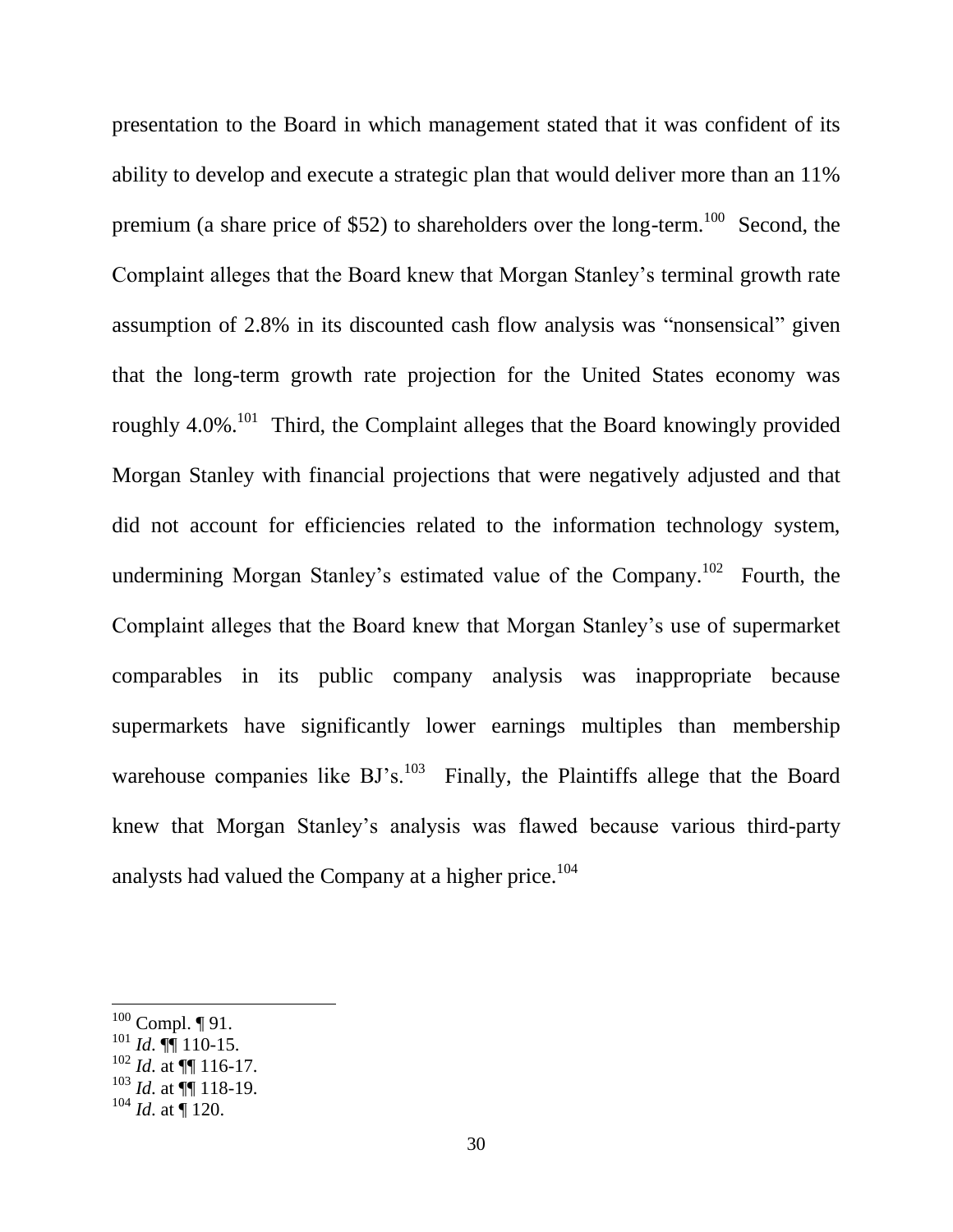First, management's April 18, 2011 presentation to the Board does not offer enough to infer that the Defendant Directors knew that the fairness opinion, issued in June 2011, was flawed. The Complaint offers no facts which suggest that the Board was not skeptical to some extent of management's aspirational, forward-Moreover, assurances, however confident, of future looking statements. performance are inherently speculative and easily modified in light of changing business circumstances. Thus, the inference that the Plaintiffs would have this Court draw is untenable.

Second, the Plaintiffs suggest that the Board's reliance on the 2.8% terminal growth rate *(i.e., an allegedly nonsensical assumption)* is only explicable as bad faith. But there is no reason, that the Plaintiffs offer or that the Court can surmise, why the Board must have known that the proper terminal rate was at least 4.0%, as the Plaintiffs claim.<sup>105</sup> The Defendant Directors may have simply relied upon Morgan Stanley's analysis. For purposes of stating a duty of loyalty claim, what the Defendant Directors *should have known* is substantively less culpable, for liability purposes, than what they *actually knew*. It is not inconceivable, or perhaps that unlikely, that a director, relying in good faith on an expert, could accept and rely upon a misguided assumption in the expert's financial analysis, without

 $105$  Terminal values by their nature reflect growth rate estimates of future earnings, but, therefore, are also speculative in nature. Determining what constitutes an unreasonable estimation or speculation is not something this Court, or perhaps even a financial practitioner, can easily discern.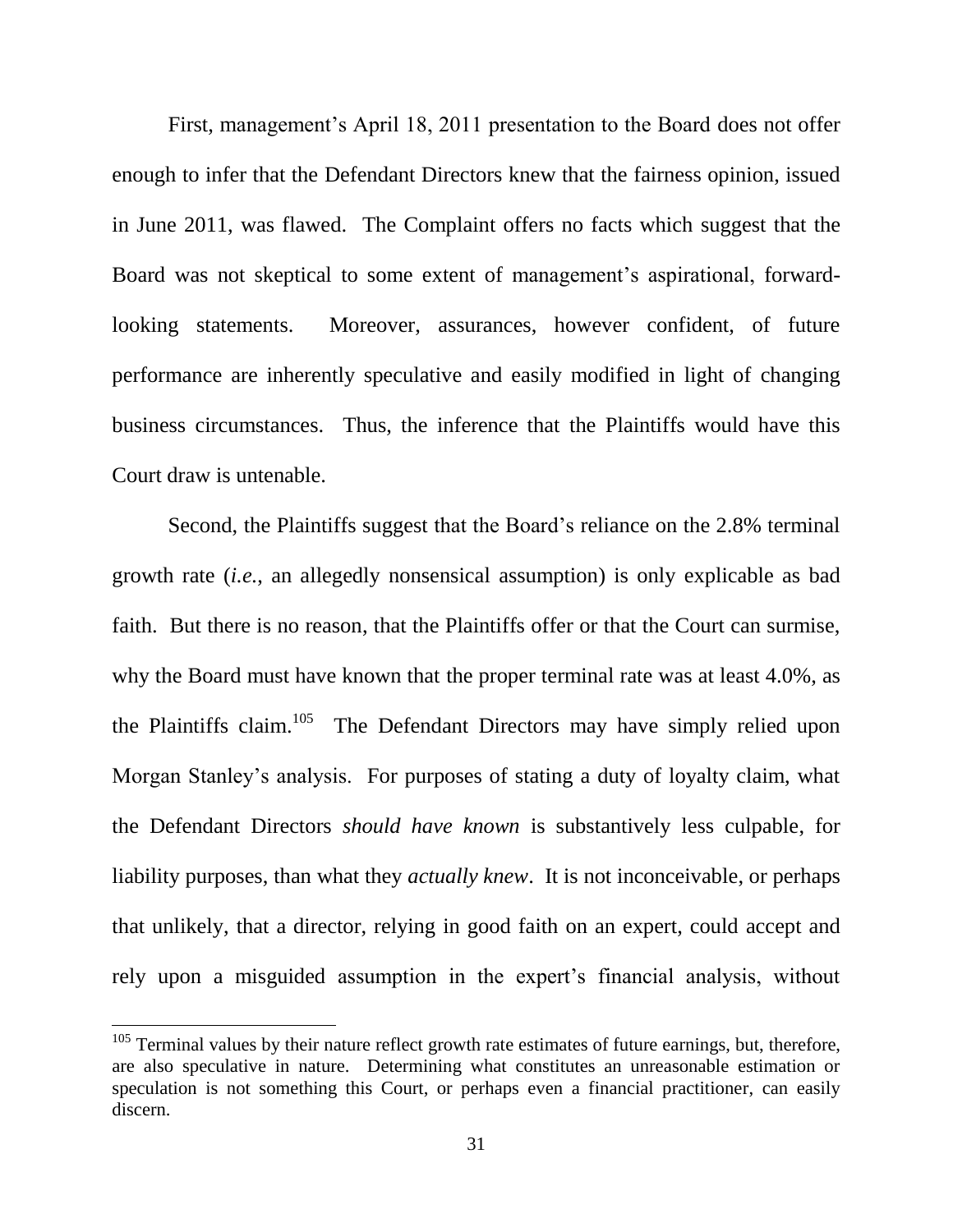necessarily knowing of that error. So, even accepting that the 2.8% terminal rate was nonsensical, the Plaintiffs have only pleaded facts suggesting that the Board should have known that the rate was improper, not that they actually knew that it was. Accordingly, this alleged flaw in the fairness opinion does not raise an inference of bad faith.

Third, the Plaintiffs' argument that the Board knowingly provided Morgan Stanley with pessimistic financial projections is not supported by the Complaint. The Plaintiffs allege that Morgan Stanley was given and used lower financial projections than management had used in a May 2011 presentation.<sup>106</sup> But that alone does not provide a reasonable inference that the Board knew that the financial projections used by Morgan Stanley were inappropriate. Similarly, Sen's alleged downward adjustment to the five-year-plan in August 2010 also does not support a reasonable inference that the Board knew that Morgan Stanley used inappropriate financial projections in its fairness opinion issued ten months later.

For similar reasons, the Plaintiffs' remaining arguments also do not support a loyalty claim. While the Plaintiffs quibble with Morgan Stanley's use of supermarkets in its public company analysis, they fail to allege that the Board actually knew that the analysis resulted in an incorrect fairness opinion. Moreover,

 $106$  Compl. ¶ 116.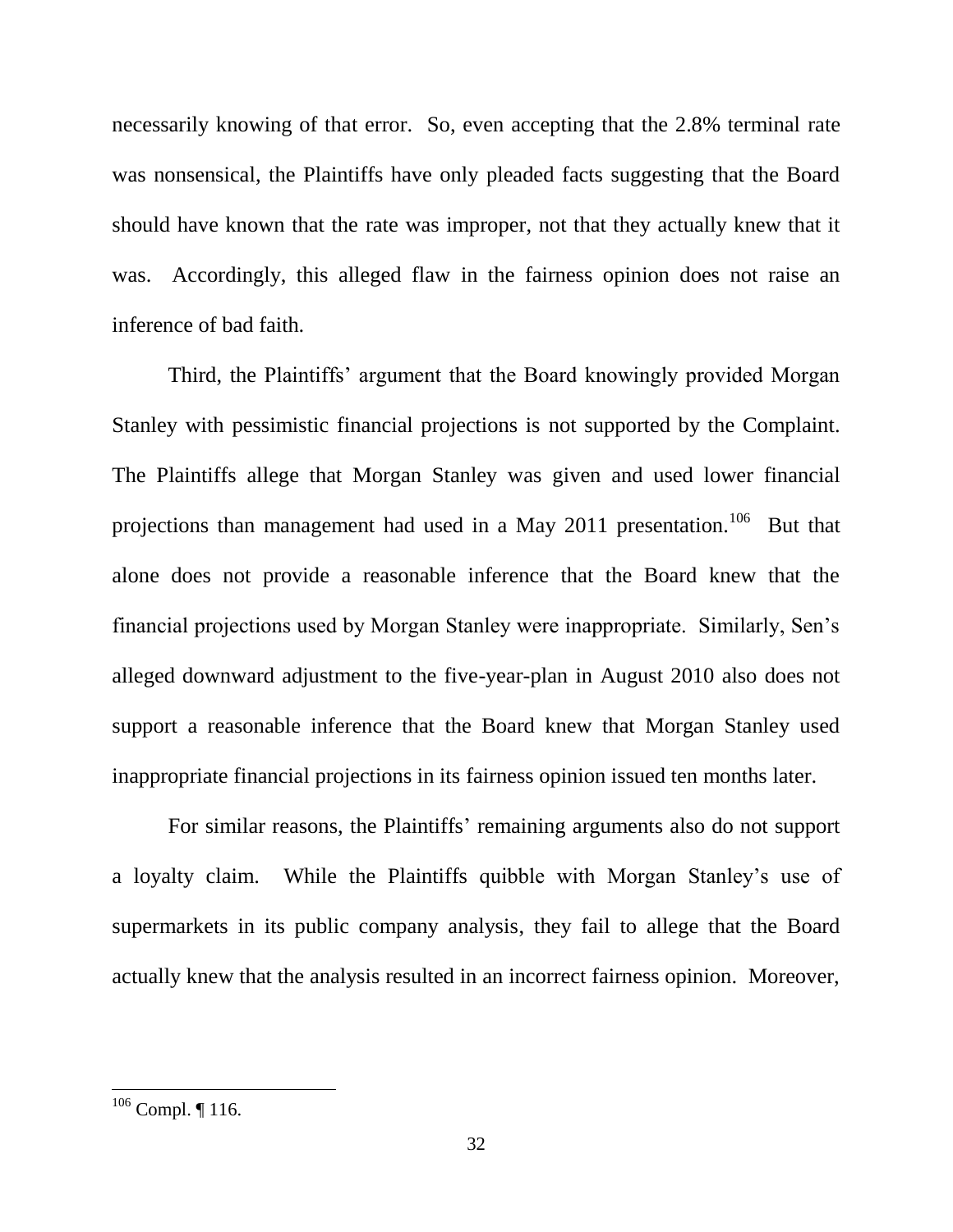the Board had no reason not to rely upon Morgan Stanley as its valuation expert.<sup>107</sup> The Plaintiffs' final argument, that the Board knew BJ's was worth more based on third-party analysts' price targets, overlooks the fact that (1) those analysts' estimates were not based on the confidential business information provided to the Buyout Group and available to the Board and (2) no other bidders offered (after nearly a year-long sales process) a higher bid.

#### 4. Misleading & Inaccurate Proxy Statement

According to the Plaintiffs, the Board acted in bad faith when it issued a misleading and inaccurate proxy statement. Specifically, they contend that the Board purposefully attempted to conceal Party A's interest in purchasing BJ's from its shareholders. Except for conclusory allegations, however, the Complaint "pleads nothing reasonably supportive of the proposition that any omission from the merger proxy statement resulted from disloyalty (including bad faith) on the part of the [D] efendant [D] irectors."<sup>108</sup> The closest the Plaintiffs come to alleging bad faith is not based on the Complaint, but is taken from the Company's proxy

 $107$  To the extent that the Plaintiffs argue that the improper assumptions and valuation metrics in the fairness opinion support a claim for bad faith, that argument may be further precluded by 8 Del. C. §141(e), which creates a protection for directors "in relying in good faith upon" an expert's report. The Plaintiffs have not alleged any facts that raise an inference that the Board did not rely upon Morgan Stanley in good faith or that it did not exercise reasonable care in selecting Morgan Stanley as its financial advisor. See 8 Del. C. §141(e). That, coupled with the fact that Plaintiffs have not raised a reasonable inference that the Board relied on "what it knew was an inaccurate analysis," strongly supports the Court's conclusion that the Complaint does not adequately allege that the Board did knowingly sell BJ's at an unfair price. In re Celera Corp. S'holder Litig., 2012 WL 1020471, at \*25 (Del. Ch. Mar. 23, 2012), aff'd in part, rev'd in part, 2012 WL 6707736 (Del. Dec. 27, 2012).

 $108$  *McMillan*, 768 A.2d at 499.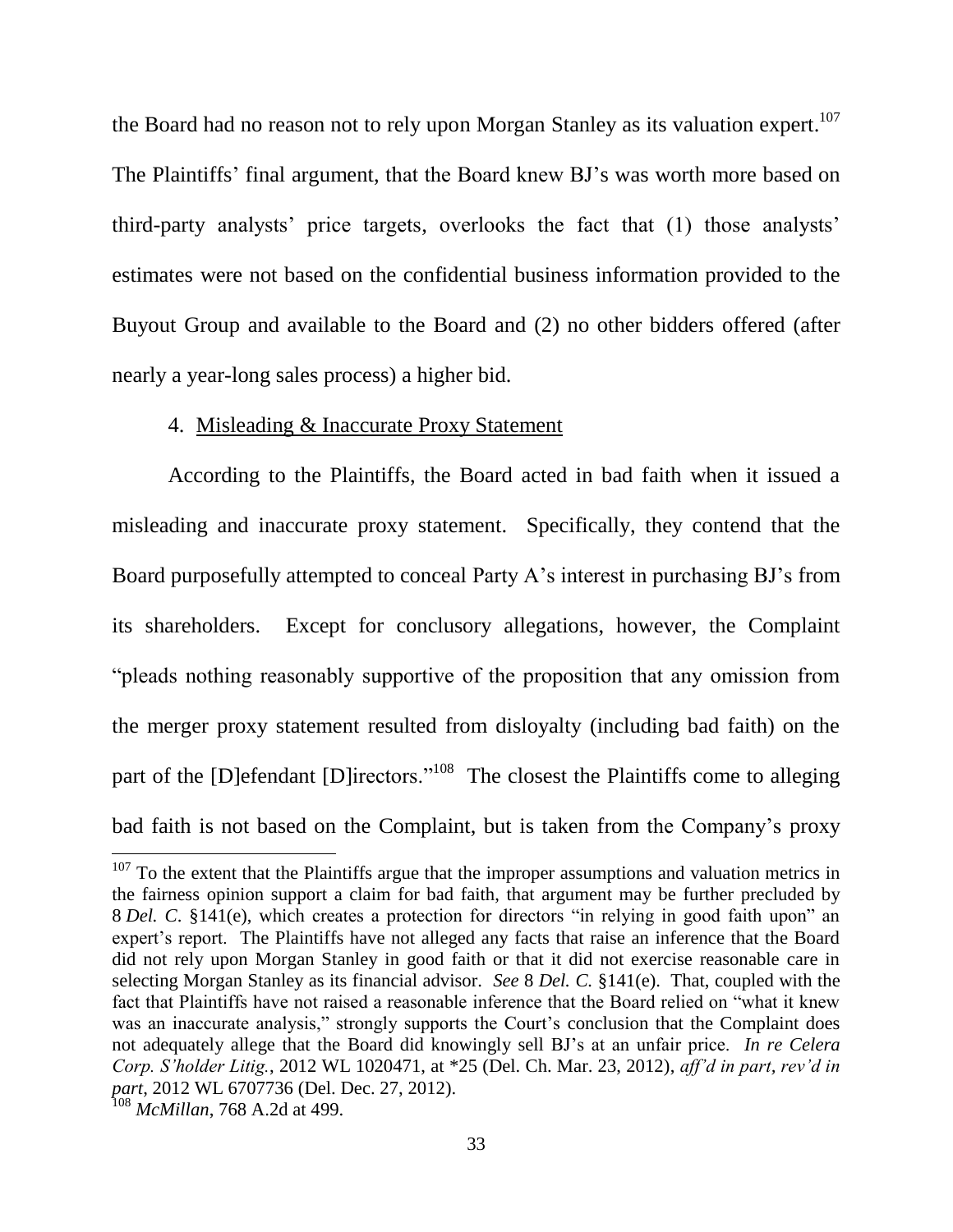statement, which the Plaintiffs quoted in their answering brief.<sup>109</sup> The Plaintiffs are seemingly correct that the proxy statement inaccurately disclosed that the Company's "public announcement of its strategic review process had elicited no indications of interest from strategic buyers" when in fact a strategic buyer— Party A—had expressed interest. Although knowingly issuing an inaccurate proxy statement is conduct that may qualify as bad faith under Delaware law, <sup>110</sup> drawing that inference is not warranted here. First, the Complaint contains no facts suggesting that the false statement was material or would have otherwise affected a Tellingly, even after disclosing Party A's interest, BJ's shareholder's vote. shareholders almost unanimously approved the Buyout. Second, the Company's subsequent truthful revision mitigates against a finding of bad faith. Thus, the Plaintiffs' disclosure allegations do not support a reasonable inference of bad faith.

#### 5. Deal Protection Devices

The Plaintiffs also allege that the Board acted in bad faith by agreeing to a combination of deal protection devices that collectively and unreasonably

<sup>&</sup>lt;sup>109</sup> "The Proxy states that on March 7, 2011, '[a]fter reviewing a list of possible strategic buyers, the board also determined that no strategic buyers should be solicited in view of the low likelihood that any of them would be interested in pursuing an acquisition of the Company [and] the fact that the Company's public announcement of its strategic review process had elicited no indications of interest from strategic buyers to acquire the entire Company." Pls.' Answering Br. 8-9. The Plaintiffs claim that the latter part of this statement was blatantly inaccurate, as Party A had indicated interest in the Company.

<sup>&</sup>lt;sup>110</sup> In re Walt Disney Co. Deriv. Litig., 907 A.2d 693, 754 (Del. Ch. 2005), aff'd, 906 A.2d 27 (Del. 2006) ("one cannot act loyally as a corporate director by causing the corporation to violate the positive laws it is obliged to obey").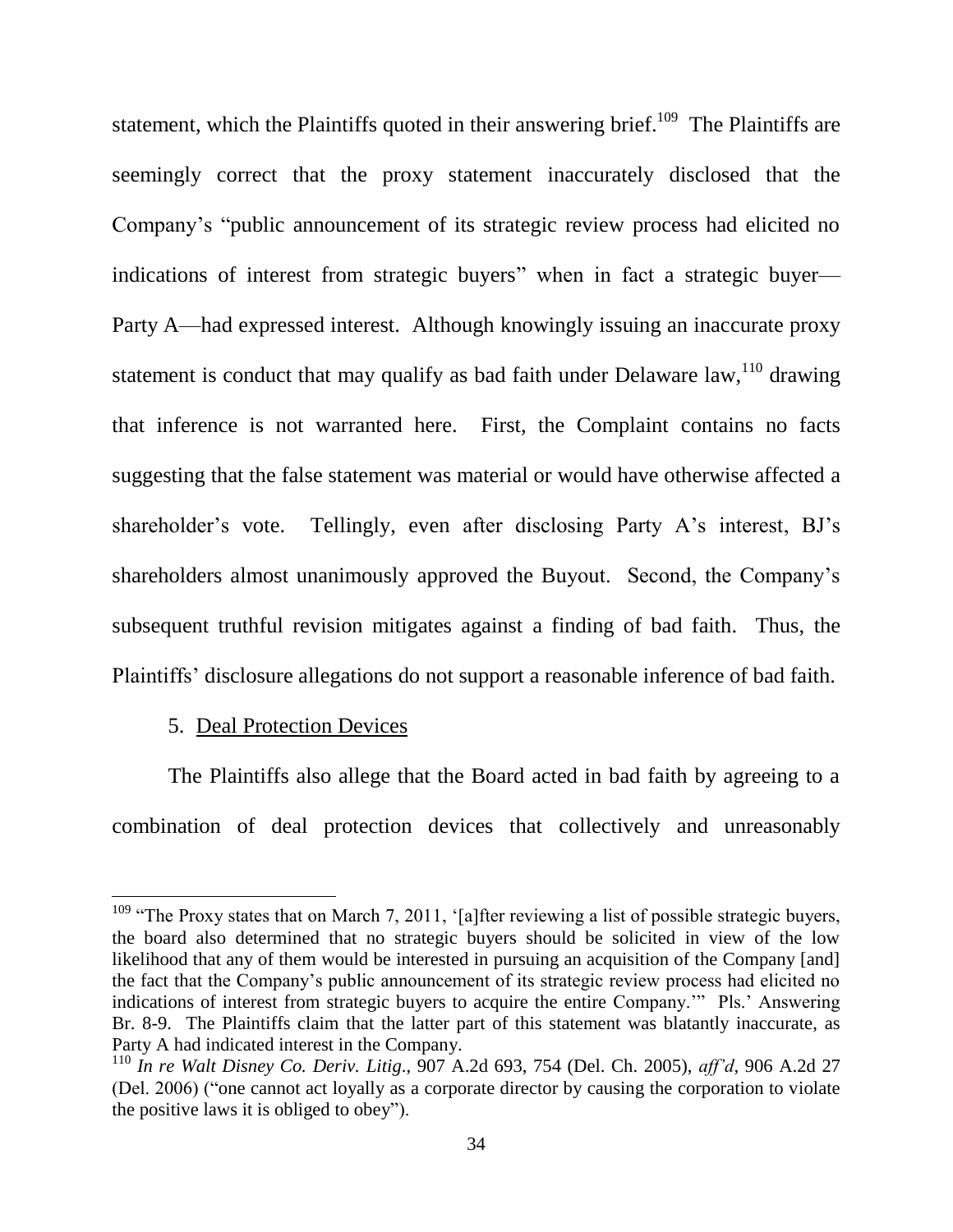precluded a higher bid. The allegedly preclusive devices in the Merger Agreement were: a "no-shop" provision,  $\frac{1}{11}$  matching and information rights,  $\frac{1}{2}$  a termination fee representing 3.1% of the deal value,<sup>113</sup> and a "force-the-vote" provision.<sup>114</sup> However, under Delaware law, these deal protection measures, individually or cumulatively, have routinely been upheld as reasonable, especially where, as here, the Board negotiated a \$175 million reverse termination fee and obtained a fiduciary out clause.<sup>115</sup> The Plaintiffs do not contest this point of law. Instead, they quote In re Answers Corporation Shareholders Litigation for the proposition that, although this claim may not have "independent viability," it should not be dismissed here because it may "increase Plaintiffs" recovery" if the Court ultimately finds a breach of fiduciary duty.<sup>116</sup> Because the Plaintiffs have not

 $111$  Compl. ¶ 135.

 $112$  *Id.* at 136.

 $^{113}$  *Id.* at  $\stackrel{\scriptscriptstyle\bullet}{\P}$  137.

 $114$  *Id.* at  $\stackrel{\text{ii}}{]}$  138.

 $^{115}$  See, e.g., McMillan, 768 A.2d at 505 (dismissing loyalty claim based on deal protection devices because inclusion of a "standard no-shop provision" and a 3.5% termination fee do not provide "any support for the plaintiffs' Revlon claims"); In re 3Com S'holders Litig., 2009 WL 5173804, at \*7 (Del. Ch. Dec. 18, 2009) (noting that merger agreement with a nosolicitation provision, matching rights, and a termination fee in excess of 4% of the deal value "have been repeatedly upheld by this Court"); In re Orchid Cellmark Inc. S'holder Litig., 2011 WL 1938253, at \*7 (Del. Ch. May 12, 2011) (noting that comparable deal protections "are unremarkable," that "the no-shop provision . . . is balanced by a fiduciary out," and that the "matching and informational rights" as well as a termination fee, "would not preclude a serious bidder from stepping forward."); In re Synthes, Inc. S'holder Litig., 50 A.3d 1022, 1049 (Del. Ch. 2012) (noting that a 3.05% termination fee, a no-solicitation provision (with a fiduciary out), matching rights, a force-the-vote provision, and a voting agreement that locked up at least 33% of the company shares in favor of the merger were not unreasonably preclusive deal protection devices).

<sup>&</sup>lt;sup>116</sup> In re Answers Corp. S'holders Litig., 2012 WL 1253072, at \*8 ("If the Court ultimately determines that the decision to enter into the Merger Agreement was a breach of fiduciary duty,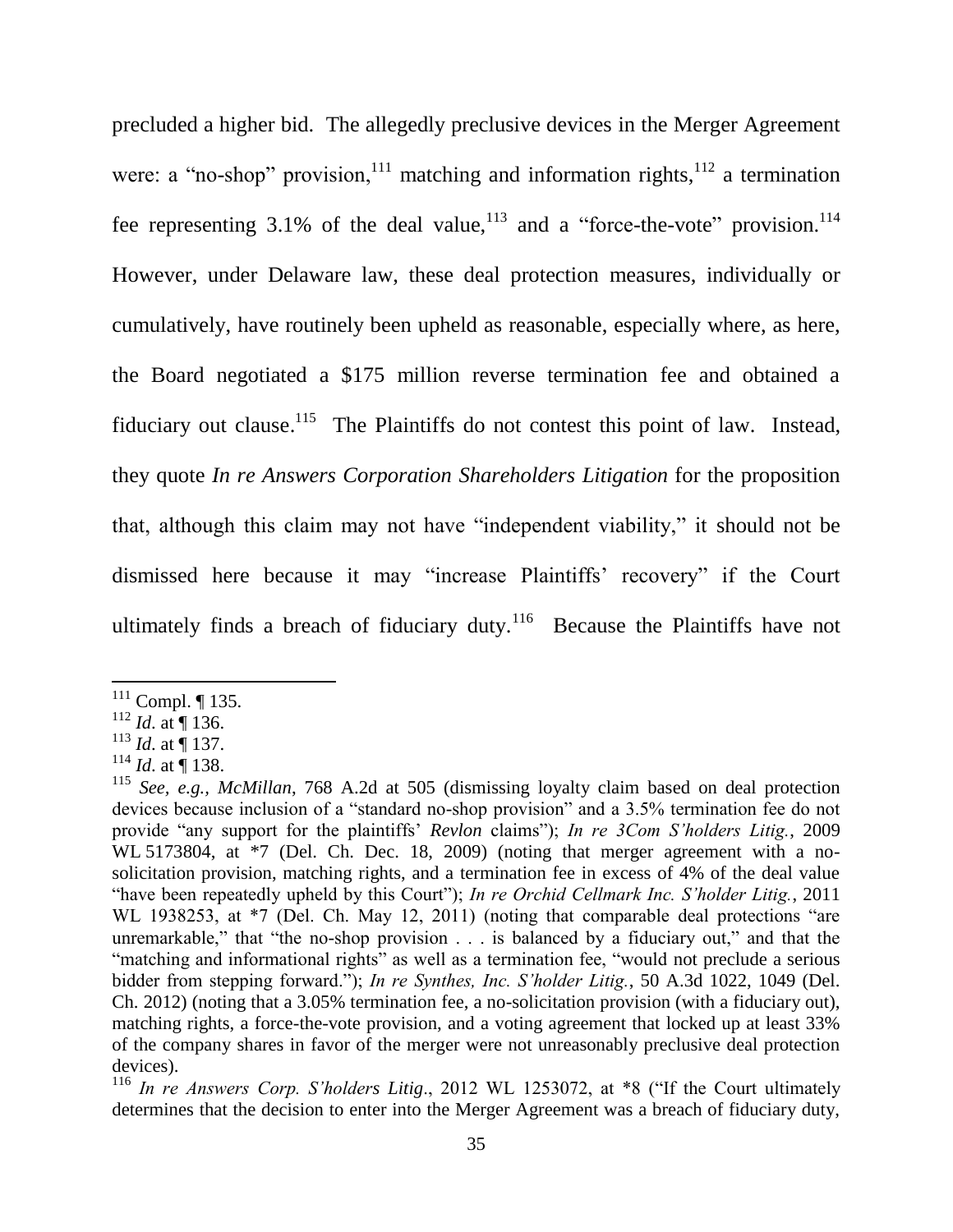stated a duty of loyalty claim, and any duty of care claim is exculpated, the Court rejects this argument.

In conclusion, the Complaint fails to allege a reasonably conceivable set of circumstances that the Board acted in bad faith. Moreover, the Board's decision to sell the Company at a 38% premium to its unaffected stock price and after a lengthy sales process was not "so far beyond the bounds of reasonable judgment that it seems essentially inexplicable on any ground other than bad faith."<sup>117</sup>

## C. Aiding and Abetting Claim

Count II of the Complaint alleges that the Buyout Group aided and abetted the Defendant Directors breach of their fiduciary duties. To state a claim for aiding and abetting a breach of fiduciary duty, a plaintiff must plead "(1) the existence of a fiduciary relationship, (2) a breach of the fiduciary's duty . . . . (3) knowing participation in that breach by the defendants, and (4) damages proximately caused by the breach."<sup>118</sup> Even though the Plaintiffs have not

then the fact that the Board received benefits from the Merger that it had locked up might increase the Plaintiffs' recovery. Thus, the Court will not, at this time, dismiss the Plaintiffs' claims that the Board breached its fiduciary duties by locking up the Merger and using the Merger to extract benefits for itself, even though such claims may not have independent viability."). The deal protection devices in *Answers* included: "(1) a 'no shop' clause; (2) a 'notalk' provision limiting the Board's ability to discuss an alternative transaction with an unsolicited bidder; (3) a matching rights provision; (4) a termination fee plus expense reimbursement worth approximately 4.4% of the Merger's equity value; and (5) a force-the-vote provision pursuant to 8 Del. C.  $\S$  146." *Id.* at \*8 n. 50. Of those devices, the Court noted: "[t] here is nothing inherently unreasonable, individually or collectively, about the deal protection measures at issue here." *Id.* 

 $^{117}$  In re Alloy, Inc., 2011 WL 4863716, at \*10 (internal quotation marks omitted).

 $118$  *Malpiede*, 780 A.2d at 1096 (internal quotations marks omitted).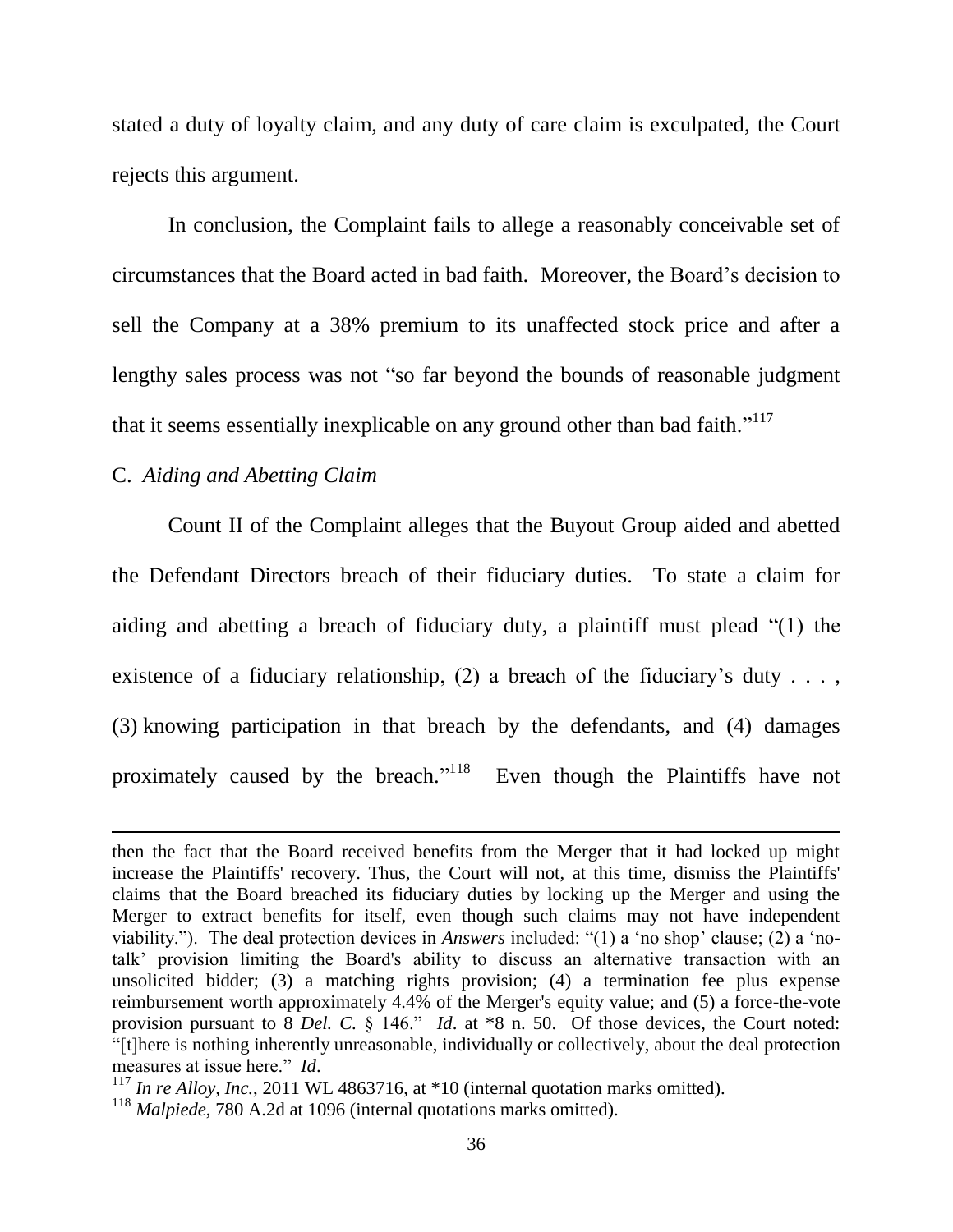adequately alleged a breach of the duty of loyalty, the aiding and abetting claims against the Buyout Group *might* still survive a motion to dismiss if the Court eventually finds that the Plaintiffs have adequately stated a duty of care claim, notwithstanding the Defendant Directors' exculpation from that claim under 8 Del. C.  $$102(b)(7)$ .<sup>119</sup> However, the Court need not decide whether the Plaintiffs have stated a duty of care claim because they have failed to allege adequately that the Buyout Group "knowingly participated" in a fiduciary breach.

To plead knowing participation adequately, the Plaintiffs must allege facts that the Buyout Group directly "sought to induce the breach of a fiduciary duty" or "make factual allegations from which knowing participation may be inferred."<sup>120</sup> Knowing participation may be inferred where "it appears that the defendant may have used knowledge of the breach to gain a bargaining advantage in the negotiations" or "where the terms of the transaction are so egregious or the magnitude of the side deals is so excessive as to be inherently wrongful."<sup>121</sup> The Delaware Supreme Court has elaborated that "a bidder's attempts to reduce the

 $119$  See Malpiede, 780 A.2d at 1096-97 (noting that while the complaint did not adequately plead a duty of loyalty claim, a claim for aiding and abetting may still be viable if a duty of care claim is stated). Whether an aiding and abetting claim is viable where only a duty of care claim is stated and where there is an 8 Del. C.  $$102(b)(7)$  provision is uncertain. The Court in Answers considered this theoretical issue, ultimately concluding that "it is not clear that a claim for aiding and abetting a breach of fiduciary duty could survive a motion to dismiss if a complaint only pleads an underlying breach of the duty of the care by the fiduciary." 2012 WL 1253072, at \*9 n.59.

 $120$  In re Telecommc'ns, Inc. S'holders Litig., 2003 WL 21543427, at \*2 (Del. Ch. July 7, 2003).  $^{121}$  *Id.*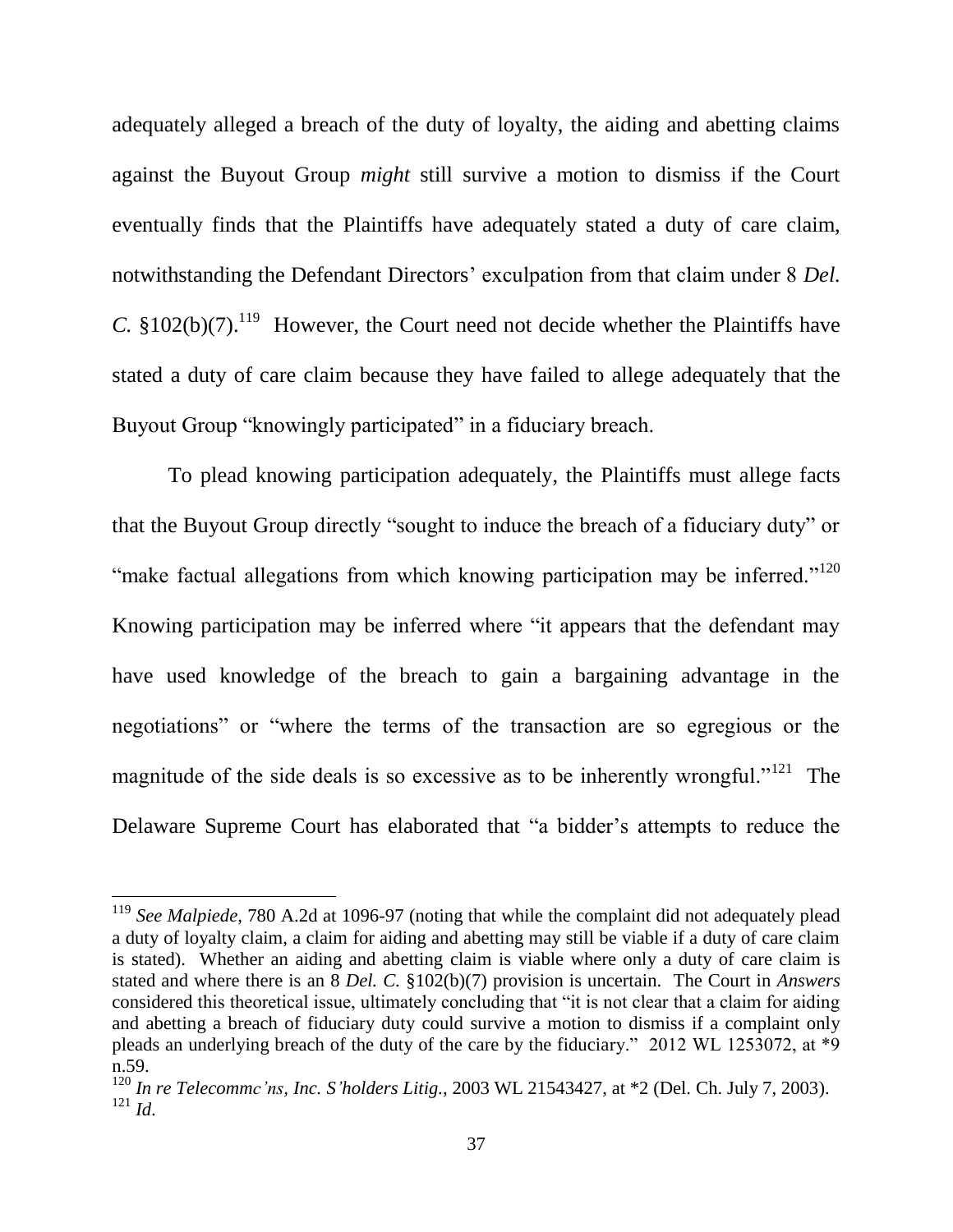sale price through arm's-length negotiations cannot give rise to liability for aiding and abetting, whereas a bidder may be liable . . . if the bidder attempts to create or exploit conflicts of interest in the board."<sup>122</sup>

The Plaintiffs allege that the Buyout Group pressured the Board to accept a lower price and engage in a hasty sale.<sup>123</sup> To support this claim, the Plaintiffs cite deposition testimony not pleaded in the Complaint, from a representative of LGP, stating that "we [i.e., LGP] as the company's largest shareholder would be extremely disappointed if, for example, there was \$54 bid from somebody else and the board held out for  $$55.^{124}$  This testimony hardly shows that LGP pressured the Board. Moreover, nothing in the Complaint suggests that Buyout Group's actions were not otherwise hard-bargaining on the part of an arm's-length thirdparty bidder.

The Plaintiffs next argue that the Buyout Group was somehow complicit in the alleged downward adjustment to the five-year business plan.<sup>125</sup> But the only fact alleged in the Complaint in support of this alleged scheme is the suspicious timing of the adjustment and LGP's expression of interest. The Complaint does

<sup>&</sup>lt;sup>122</sup> Malpiede, 780 A.2d at 1097-98 (citation omitted) ("Similarly, a bidder may be liable to a target's stockholders for aiding and abetting a fiduciary breach by the target's board where the bidder and the board conspire in or agree to the fiduciary breach.").

<sup>&</sup>lt;sup>123</sup> See Pls.' Answering Br. 28; Compl. ¶ 61 ("LGP contacted . . . Zarkin, . . . several times, instructing him to urge the Board to conduct an exploration of 'strategic alternatives' so that its proposed buyout of the Company could be presented to BJ's shareholders as if it were the result of a thorough auction procedure.").

 $124$  deLeeuw Aff. Ex. D (Seiffer Dep. Tr.) at 119-20; Pls.' Answering Br. 28.

<sup>&</sup>lt;sup>125</sup> See Pls.' Answering Br. 28; Compl.  $\P$  62-64.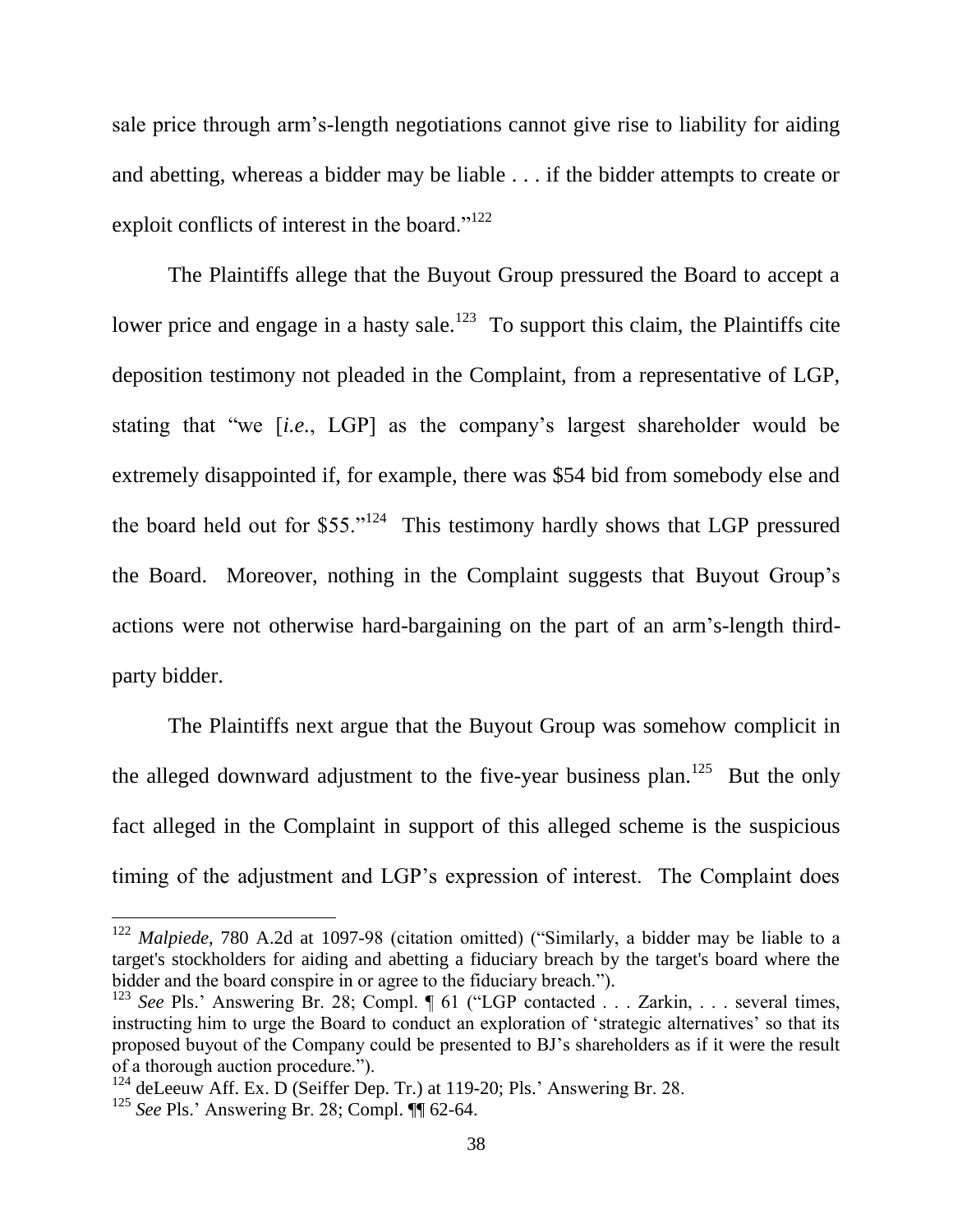not allege any facts suggesting that LGP convinced the Board to adjust the fiveyear plan or that LGP was aware that the adjustment was inappropriate.<sup>126</sup>

The Plaintiffs also seek to demonstrate knowing participation by alleging that the Buyout Group conspired with the Board to purchase the Company at a discounted price.<sup>127</sup> But the only facts pleaded in support of that theory is that both the Buyout Group and the Board knew that BJ's was worth substantially more than \$51.25 per share. Without more, those facts do not provide a reasonable inference that such a scheme existed between the Buyout Group and the Board. Moreover, the Buyout Group's conduct, again, amounts to nothing more than hard bargaining, which in an arm's-length transaction does not constitute knowing participation in a fiduciary breach.<sup>128</sup>

Finally, the Plaintiffs allege that the Buyout Group somehow knew that the Board was manipulating the sales process in its favor, perhaps, in part because of the promise of future employment to certain members of BJ's management

 $126$  The Plaintiffs argue that "[e]ven if the Buyout Group did not direct management to change its projections, the Buyout Group had access to the data room, and thus knew that the projections were changed in their favor and that the previous higher projections were never shared with BJ's other shareholders." Pls.' Answering Br. 28. This does not show knowing participation.

<sup>&</sup>lt;sup>127</sup> See Pls.' Answering Br. 29.

<sup>&</sup>lt;sup>128</sup> See In re Lukens Inc. S'holders Litig., 757 A.2d 720, 735 (Del. Ch. 1999), aff'd sub nom. Walker v. Lukens, Inc., 757 A.2d 1278 (Del. 2000) ("[I]t should be obvious that 'an offeror may attempt to obtain the lowest possible price for stock through arms'-length negotiations." (quoting Gilbert v. El Paso Co., 490 A.2d. 1050, 1058 (Del. Ch. 1984), aff'd, 575 A.2d 1131 (Del. 1990)).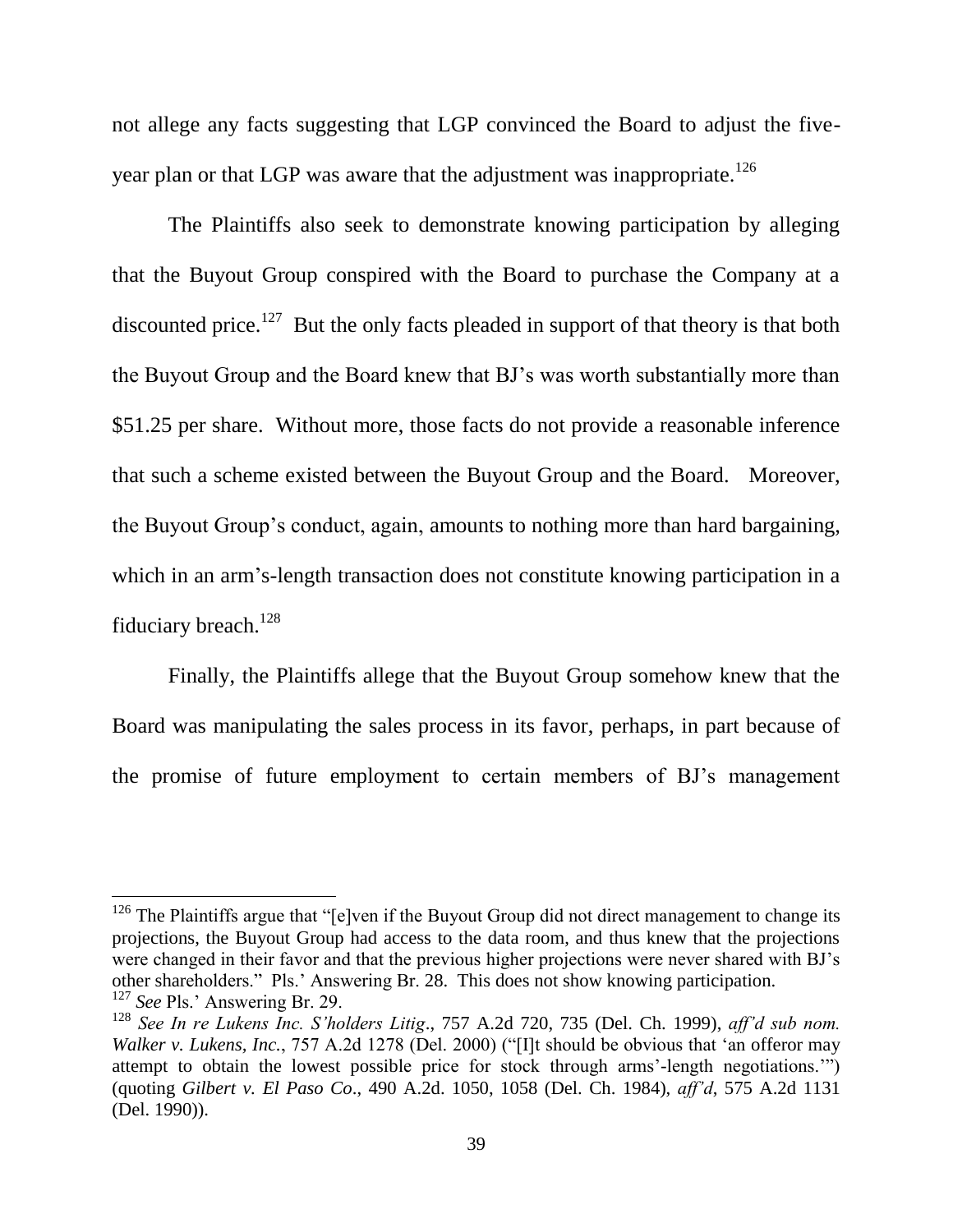team,<sup>129</sup> and that the Buyout Group's pressure on the Board to engage in a hasty sale caused it to consider only financial buyers.<sup>130</sup> Where, as here, the Complaint does not allege that a third party (the Buyout Group) "played any role" in the Board's decision to sell BJ's, or used that knowledge to their bargaining advantage, knowing participation cannot be inferred.<sup>131</sup> And, as to the Plaintiffs' contention that the inducement of future employment provides a sufficient inference to find knowing participation, the Court declines to make that inference where, as here, there is no allegation that those terms were unreasonable, and where doing so would "only undermine [reasonable] business practices."<sup>132</sup>

In conclusion, the Plaintiffs fail to allege adequately that the Buyout Group knowingly participated in a breach of fiduciary duty. The Plaintiffs' aiding and abetting claim must therefore be dismissed.

 $129$  In support of that claim, the Plaintiffs argue that the Buyout Group "knew that management" and the Board would be tempted to push its deal through and thwart strategic buyers because it was offering management future employment and equity positions that it would not receive in a strategic sale." Pls.' Answering Br. 29. This also does not approach establishing knowing participation.<br> $^{130}$  *Id.* 

<sup>&</sup>lt;sup>131</sup> See Katell v. Morgan Stanley Gp., Inc., 1993 WL 10871, at \*8 (Del. Ch. Jan. 14, 1993).

 $132$  Morgan v. Cash, 2010 WL 2803746, at \*5 (Del. Ch. July 16, 2010). In Morgan, this Court observed that: "[R] etaining management is a routine occurrence for the obvious reason that an acquired often wants to keep existing management in order to ensure that the acquired assets continue to be managed optimally. To view the retention of management on reasonable terms with suspicion would only undermine business practices that often facilitate the difficult transitions required when two businesses merge." *Id.* (footnote omitted).